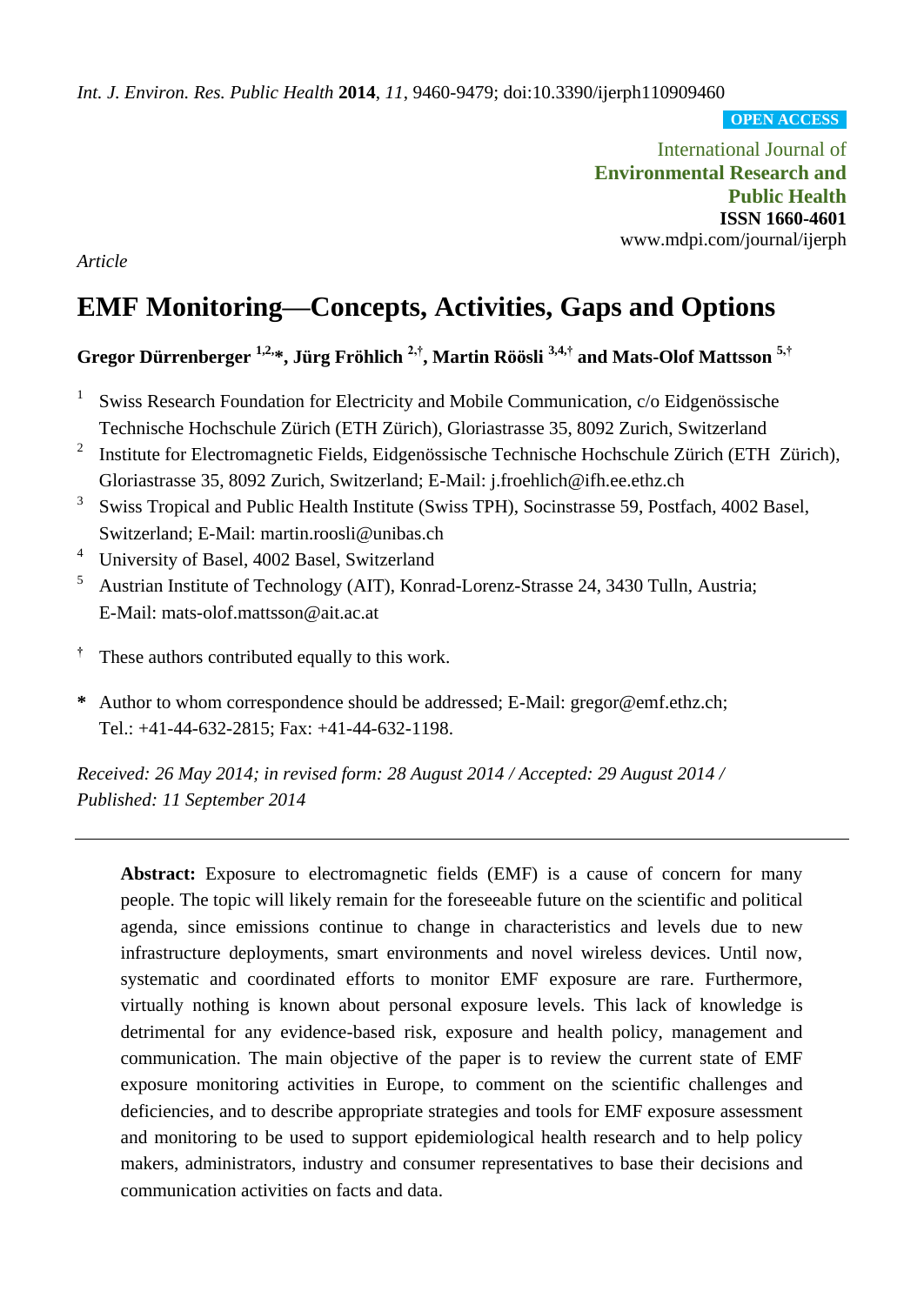**Keywords:** electromagnetic fields; exposure monitoring; exposure metrics; exposure assessment; monitoring paradigm; personal exposure; exposure policy; epidemiology; public health policy

## **1. Introduction**

Public exposure to electromagnetic fields (EMF) is continuously changing in the two main frequency domains, *i.e.* radiofrequency (RF; 100 kHz–300 GHz) and extremely low frequency (ELF; 0 Hz–300 Hz), due to new infrastructure deployments (4th generation mobile phone networks, smart grids for efficient electricity distribution), smart environments (small-scale wireless sensors, monitoring and access networks), and new wireless consumer devices. Furthermore, exposure from applications in the intermediate frequency (IF; 300 Hz–100 kHz) and the terahertz frequency (TF; >300 GHz) domains will become more prominent in the future [1,2].

Against this background, crucial deficits in current EMF exposure assessment and monitoring have to be overcome. The key deficit relates to the determination of personal exposure levels. Little reliable data about personal exposure levels and patterns is available, and nothing is known about (potential) lifetime exposure of young people. This lack of knowledge increases public concerns about electromagnetic exposure and potential health risks [3,4], and impedes effective exposure policies including appropriate risk communication.

Apparently, the lack of monitoring data creates even among experts quite unrealistic perceptions about the EMF exposure of the population. A recent systematic evaluation of European ELF-EMF measurement studies concluded that median exposure is about 0.02 µT and only about 5% of the population is exposed above 0.1  $\mu$ T [5]. In contrast, according to average exposure ratings done by 39 European experts, roughly 50% of the population would be exposed above 0.1 µT and about 5% above 2  $\mu$ T (supplementary material B in [5]).

Regarding exposure policy, protection limits have been suggested by international bodies like the International Commission on Non-Ionizing Radio Protection (ICNIRP) [6,7] or the International Commission on Electromagnetic Safety (ICES) [8]. These guidelines protect people from known health effects with a substantial safety margin (often 50 for the public and 10 for occupationally exposed people). The fundamental limits (called basic restrictions) refer to the biological effects induced by incident electromagnetic fields. In the RF range, the relevant quantity of the basic restriction is the SAR (see next section). In the low frequency and intermediate frequency domain the induced electric field strength in human tissues is quantified. In the terahertz range power density is defined as the basic quantity. In 1999, the EU established a common protective framework with a recommendation on the limitation of the exposure of the general public to electromagnetic fields [9]. Moreover, in Europe, telecommunications equipment should comply with the RTTE directive which requires that products comply with the European Council recommendation [10].

Regarding public concerns: In spite of above mentioned protection limits and regulations, there are still considerable public concerns about possible health effects induced by EMF, as indicated by the EUROBAROMETER 2010 survey [11]. There is also considerable public confusion and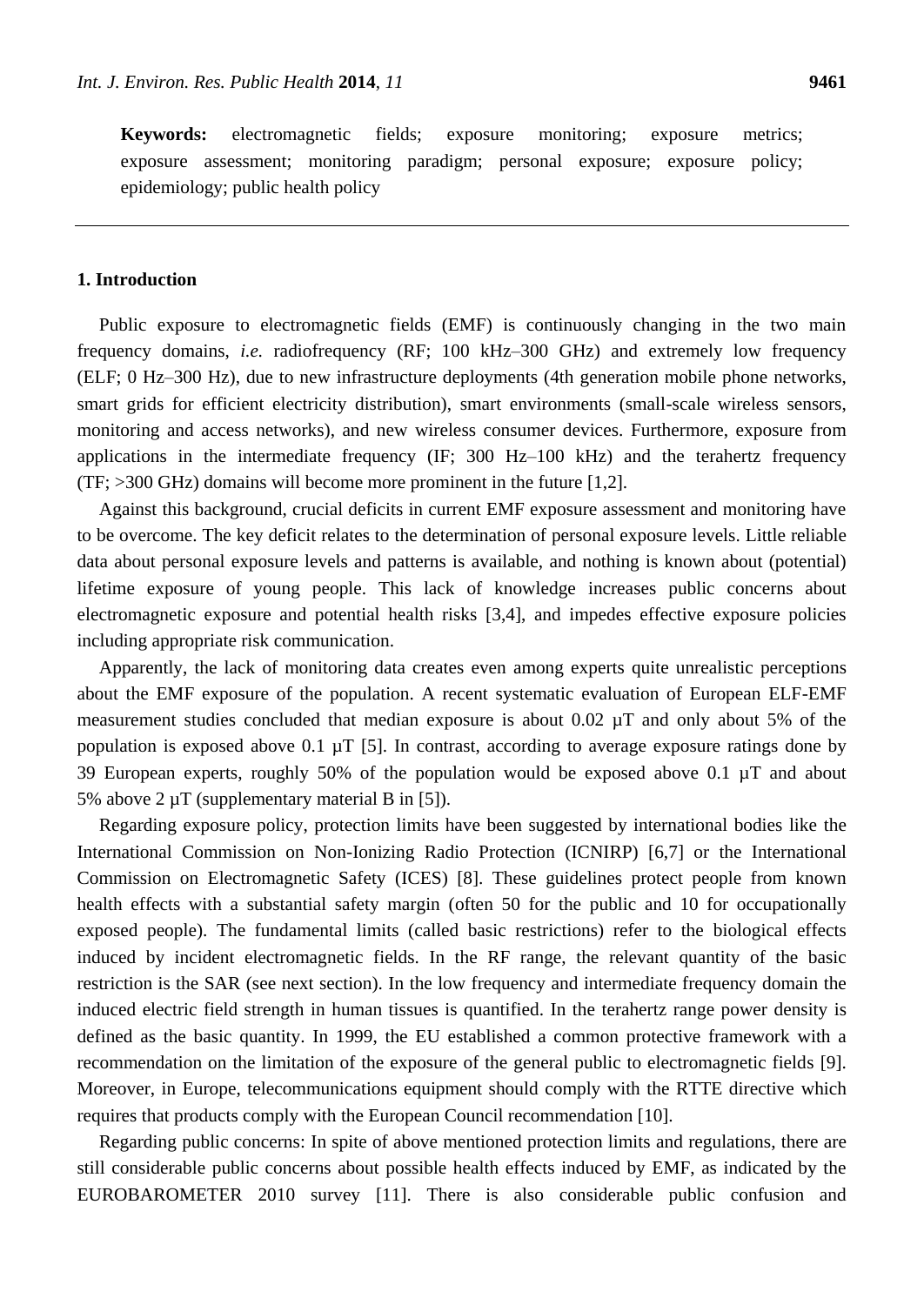misunderstandings regarding the ratio and magnitude of the electromagnetic fields within the different bands as well as the qualitative differences between various sources, for instance close-to-body devices and infrastructure installations, and their contribution to the total exposure. To respond to these concerns improved exposure assessment methods and monitoring concepts that generate valid data about real personal (and average population) exposures in harmonized campaigns have to be developed and implemented.

In a nutshell: without knowledge about real exposures, health risk assessments cannot be carried out, policymakers cannot establish evidence-based management measures and effective health risk communication programs, and industries cannot anticipate neither potential exposure impacts of new technologies nor potential regulatory developments, entailing, for instance, delays in the growth of new technology-markets. From this overall perspective, the following scientific challenges need to be overcome:

- Collection of systematic data and establishment of a paradigm to monitor EMF exposure;
- Development of appropriate equipment to assess and monitor personal EMF exposures;
- Development of appropriate equipment and data interpretation standards for near-field sources (devices used close to the body) in particular;
- Development of reliable exposure assessment methods tailored to the needs of epidemiological studies;
- Reduction of the large uncertainties in EMF exposure assessment when carried out by computational electromagnetics (mostly related to fixed installations).

This paper, first, briefly focuses on the current concepts for EMF exposure monitoring and associated research challenges. Second, it presents the status of monitoring activities in Europe. Third, options for personal EMF monitoring approaches will be described and evaluated against the background of existing concepts. Finally, we conclude with highlighting the relevance of personal exposure monitoring in light of technology dynamics, research needs and policy requirements.

## **2. Concepts**

In conceptual terms, we differentiate in this paper between emission, ambient exposure (sometimes also termed "immission"), personal exposure and dose monitoring [12]. Table 1 characterizes the concepts as well as the strengths and limitations of these different monitoring concepts.

#### **3. EMF monitoring activities in European Countries**

## *3.1. Existing Reports*

The EIS-EMF Project (European Information System on Electromagnetic Fields Exposure and Health Impacts) performed a general review of the exposure assessment activities [13]. In 2010 and 2014, reports by the European Health Risk Assessment Network on Electromagnetic Fields Exposure (EFHRAN), a project funded by the European Commission—Executive Agency for Health and Consumers (EAHC), were issued [5,14], in 2011 a French study summarized ongoing monitoring activities in Europe [15], and in 2012 an international survey on RF exposure was published [16]. The most comprehensive report, which will be discussed in this paper, was published in Switzerland [12].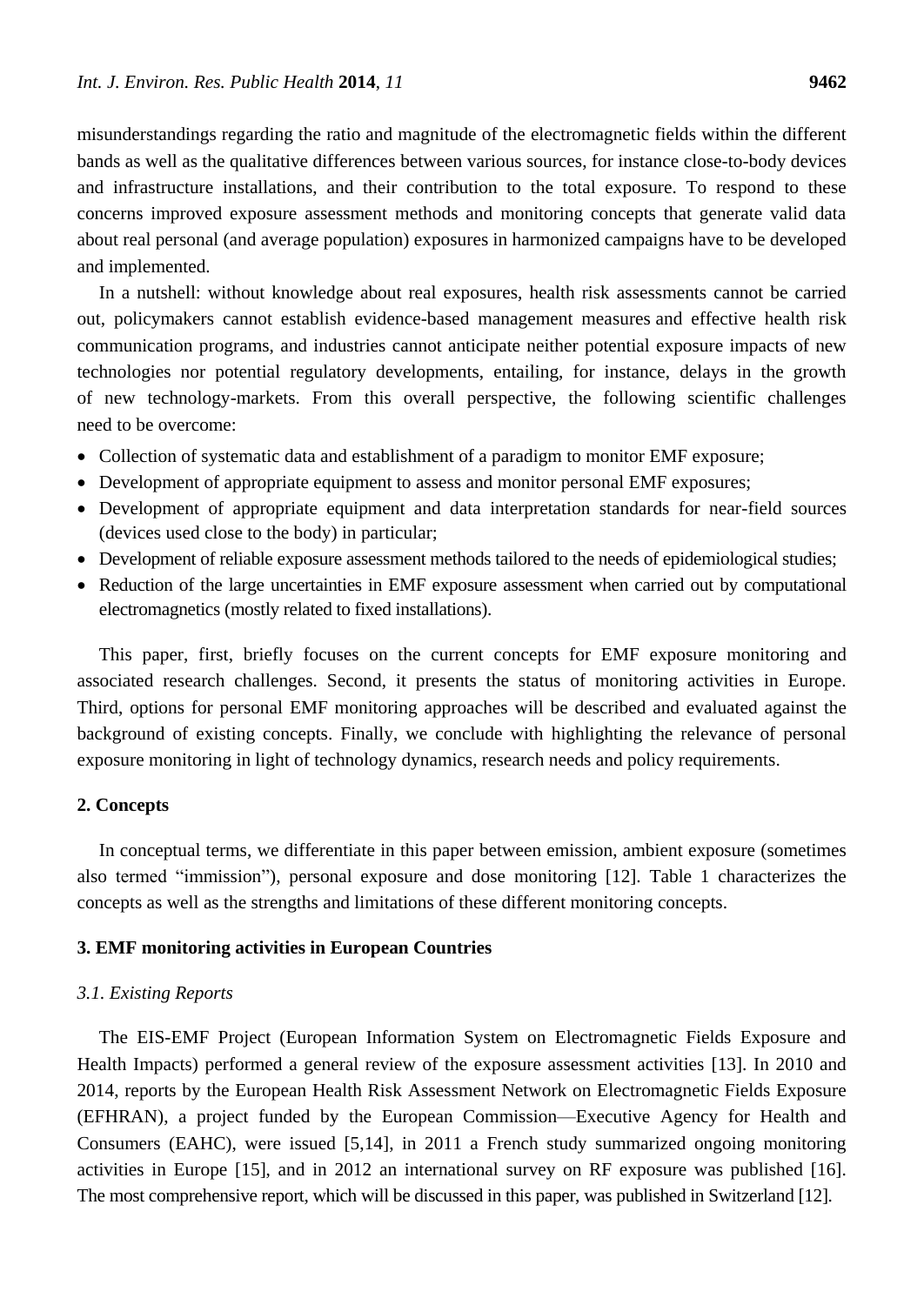| <b>Monitoring Concept</b>                                                                                                                                                                                                                                                        | <b>Characterisation</b>                                                                                                                                                                                                                                                                                                                                                                                                                                                                                                                                                                                                                                                                                                                                                                        |
|----------------------------------------------------------------------------------------------------------------------------------------------------------------------------------------------------------------------------------------------------------------------------------|------------------------------------------------------------------------------------------------------------------------------------------------------------------------------------------------------------------------------------------------------------------------------------------------------------------------------------------------------------------------------------------------------------------------------------------------------------------------------------------------------------------------------------------------------------------------------------------------------------------------------------------------------------------------------------------------------------------------------------------------------------------------------------------------|
| <b>Emission Monitoring</b>                                                                                                                                                                                                                                                       |                                                                                                                                                                                                                                                                                                                                                                                                                                                                                                                                                                                                                                                                                                                                                                                                |
| Monitoring of radiated power levels of<br>infrastructure equipment and consumer<br>devices. Used by regulators to control<br>legislated/standardised maximum<br>power output from single sources<br>(devices or installations).                                                  | Emission monitoring primarily records the power (in Watt) or current<br>(in Ampere) fed into a source, or measures—generally in close proximity to the<br>source—the radiated electromagnetic field; i.e., E (electric) fields and H<br>(magnetic) fields. Well developed for fixed site installations.<br>For devices worn or carried by a person it is restricted to worst case scenarios<br>(not to actual emissions). No information about total ambient exposure levels<br>(distribution, field strengths) or human exposure levels (incident field strengths,<br>absorbed dose).                                                                                                                                                                                                         |
| <b>Ambient Exposure Monitoring</b>                                                                                                                                                                                                                                               |                                                                                                                                                                                                                                                                                                                                                                                                                                                                                                                                                                                                                                                                                                                                                                                                |
| Detection of indoor and/or outdoor<br>field levels. Spatial resolution may vary<br>from single spot data to rather<br>comprehensive local or regional data<br>sets produced by systematic<br>measurement campaigns or by<br>propagation modelling.                               | Ambient exposure monitoring records the downstream fields (E fields,<br>H fields), i.e., the fields in the wider environment of a source.<br>At most places ambient exposures consist of more than just a single source.<br>Exposure levels are measured either with broadband antennas,<br>or summed up from frequency selective measurements, or they are calculated by<br>simulation software. Allows detection of spatial and temporal trends. Outdoor<br>data cannot be used to extrapolate to indoor data and vice versa. No information<br>about personal or population exposure because human exposure depends on the<br>time people spend in a specific environment and includes the exposure from<br>close-to-body devices. These sources are generally not accounted for in ambient |
|                                                                                                                                                                                                                                                                                  | exposure monitoring campaigns.                                                                                                                                                                                                                                                                                                                                                                                                                                                                                                                                                                                                                                                                                                                                                                 |
| <b>Personal Exposure Monitoring</b><br>Monitoring of incident field levels at<br>the location of persons. Measurement<br>duration ranges typically from a few<br>hours to a maximum of one week.<br>Measurement data may be<br>complemented with activity diary and<br>GPS data. | Personal exposure monitoring records the fields (E fields, H fields) at the<br>location of the body, or very close to this location. Because people move,<br>personal exposure monitoring requires mobile measurements with a portable<br>device (exposimeter).<br>This approach takes into consideration the behaviour of the people.<br>All sources (fixed installations, mobile devices, indoor, outdoor) can be<br>included. However, exposure from equipment used close to the body (electric<br>appliances, DECT and mobile phones, other wireless consumer goods) cannot<br>yet be reliably assessed. The statistical significance of personal exposure data<br>strongly depends on the number of persons included into a measurement<br>campaign.                                      |
| <b>Dose Monitoring</b>                                                                                                                                                                                                                                                           |                                                                                                                                                                                                                                                                                                                                                                                                                                                                                                                                                                                                                                                                                                                                                                                                |
| Assessment of the in-body fields<br>induced by personal exposure to<br>external sources. Several dose metrics<br>exist.                                                                                                                                                          | The electromagnetic dose is quantified in terms of electric or magnetic fields<br>strengths or in terms of absorption of energy either per unit mass of tissues (the<br>Specific Absorption Rate, SAR) or per unit area of exposed tissues (power<br>density). In the absence of an established biomarker no in-situ measurements<br>are possible. Dose assessment is based on comprehensive computer simulations.<br>It is widely used for worst-case calculations in compliance testing. For<br>monitoring purposes, dose monitoring is not feasible.                                                                                                                                                                                                                                        |

**Table 1.** Key monitoring concepts.

According to these documents, most national monitoring activity is oriented towards measurement campaigns. Modelling is rather exceptional. Monitoring of intermediate frequencies (IF) does not exist at all, and monitoring of extremely low frequency (ELF) fields is only exceptionally applied. The most common activity concerns ambient radio frequency (RF) field measurements in response to citizen requests, mostly in the context of newly erected mobile communication base-station antennas.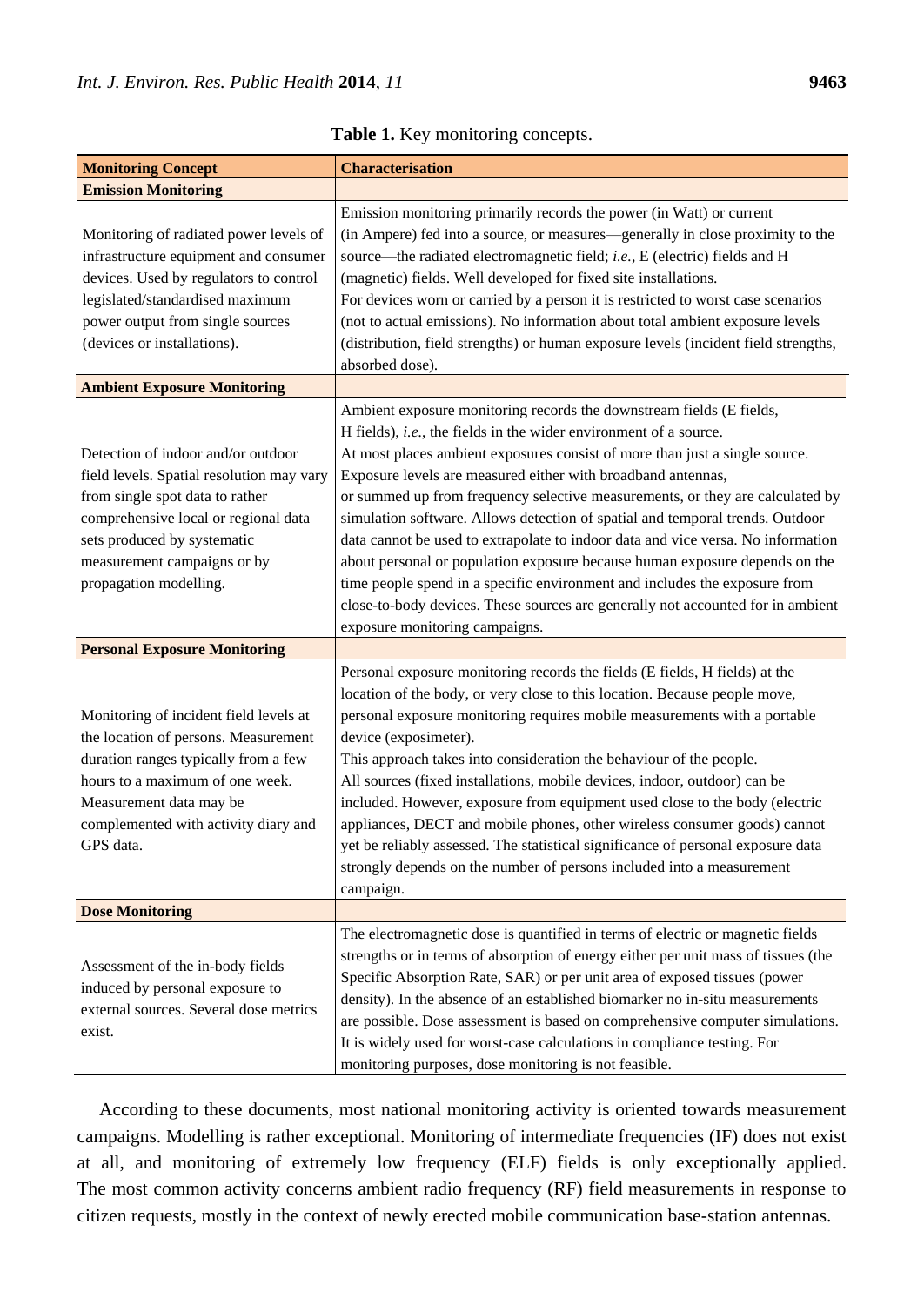The design of measurement campaigns in terms of number of sites and applied measurement protocols differs very much between the countries. This is all the more true for regional monitoring as implemented, for instance, in some German and some Swiss states. Several campaigns communicate the data on a web-based platform.

With the notable exception of some epidemiological studies virtually nothing exists on the level of personal exposure monitoring. One reason for that is the fact that averaging of RF exposure signals is complex and that a large proportion of collected data is generally below the detection limits of available measurement equipment [17].

## *3.2. Survey*

In the context of a feasibility study on EMF-monitoring options for Switzerland, a small survey about the state of monitoring activities in Europe was performed in fall 2011. Questionnaires (Excel sheets) were e-mailed to the country representatives of the COST Action BM0704.

The following countries replied to the questionnaire: Austria, Bulgaria, Croatia, Cyprus, Denmark, Finland, France, Germany, Greece, Hungary, Ireland, Malta, Norway, The Netherlands, Portugal, Romania, Slovenia, Slovakia, Spain, Sweden, Switzerland, United Kingdom. For Italy, an important country in the context of EMF-monitoring, the relevant information was retrieved from published documents [14,15]. This data was included into the survey-results. The received Excel-sheets were analyzed manually.If answers were hard to interpret, the respondents were contacted and asked for short clarifications.

We present the findings separately for measurement activities and for modelling/calculation exercises. For both activities, results are broken down into the ranges ELF (electricity), broadcasting services and mobile communication services. All responses have been categorized into: no activity, ad-hoc activity small/limited, *ad-hoc* activity large, systematic activity small/limited, systematic activity large, full inventory, no response/other.

The findings (Tables 2 and 3) probably represent the most complete and most up-to-date picture about EMF monitoring activities in Europe available today. Table 2 summarizes the findings, Table 3 gives the necessary background information to the summary table. The overall picture looks as follows:

- EMF-monitoring activities are quite common and widely applied in Europe.
- Scale and scope of the activities are very diverse (absence of any common framework/paradigm).
- Most activity is oriented towards measurement campaigns. Modelling is rather exceptional.
- Monitoring of ELF fields does almost not exist.
- The most frequent activity concerns field measurements in response to citizen requests, mostly in the context of newly erected base-station antennas.
- The design of measurement campaigns in terms of number of sites and applied measurement protocol differs very much between the countries.
- Several "systematic" measurement campaigns (including web-based communication of the data) exist in Europe. In some countries (e.g., France), citizen requests led to the collection of a large amount of measurement data that is analysed as a whole every few years.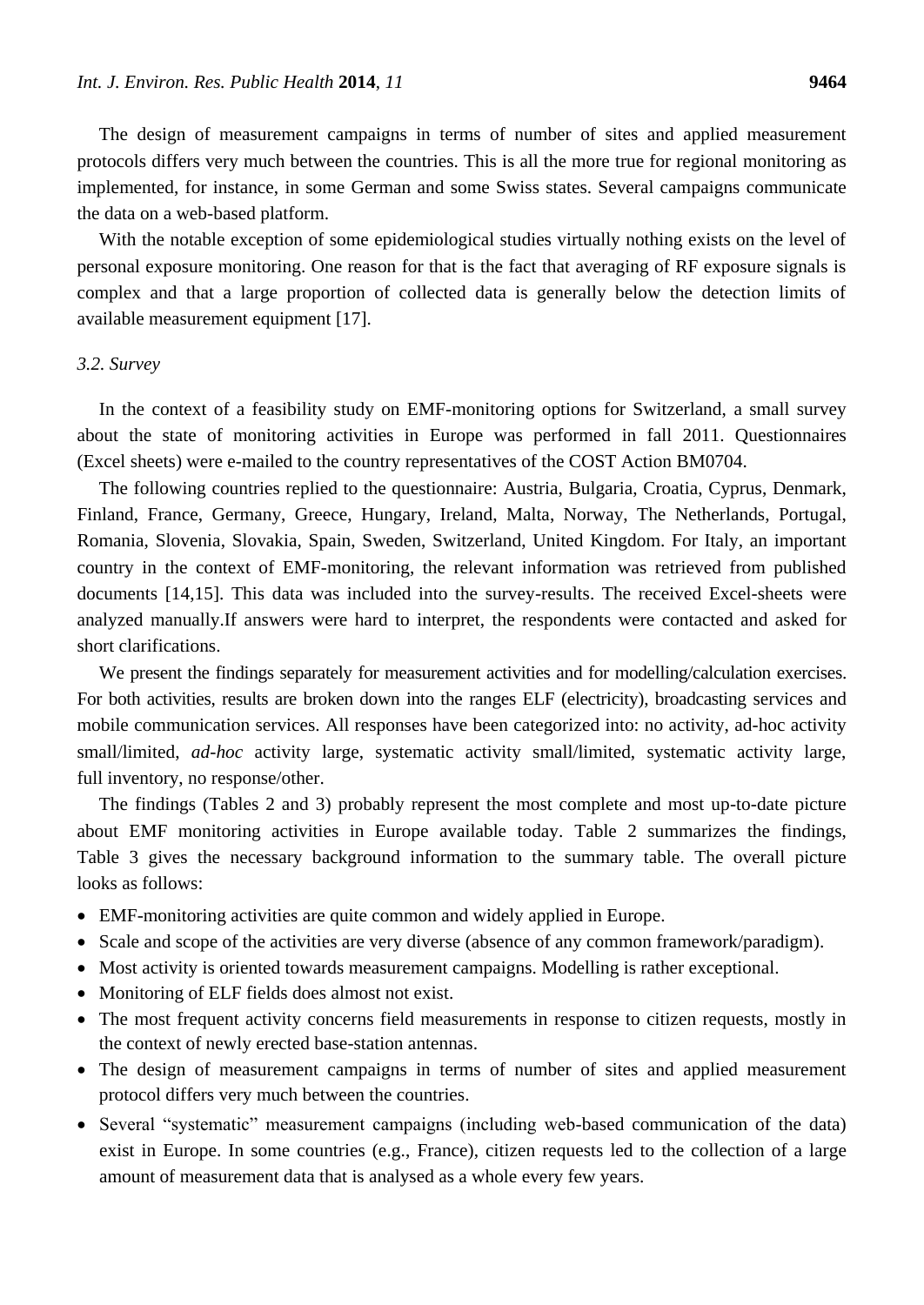As a consequence little is known about the real exposure distribution in the population. New avenues in exposure monitoring would be needed as a countermeasure.

| <b>Country</b>     | <b>Measurements</b> |               |            | <b>Modelling/Calculations</b> |               |            |
|--------------------|---------------------|---------------|------------|-------------------------------|---------------|------------|
|                    | Radio/TV            | <b>Mobile</b> | <b>ELF</b> | Radio/TV                      | <b>Mobile</b> | <b>ELF</b> |
| <b>Austria</b>     |                     |               |            |                               |               |            |
| <b>Bulgaria</b>    |                     |               |            |                               |               |            |
| <b>Cyprus</b>      |                     |               |            |                               |               |            |
| <b>Denmark</b>     |                     |               |            |                               |               |            |
| <b>Germany</b>     |                     |               |            |                               |               |            |
| <b>Spain</b>       |                     |               |            |                               |               |            |
| <b>Finland</b>     |                     |               |            |                               |               |            |
| <b>France</b>      |                     |               |            |                               |               |            |
| <b>Greece</b>      |                     |               |            |                               |               |            |
| <b>Hungary</b>     |                     |               |            |                               |               |            |
| <b>Ireland</b>     |                     |               |            |                               |               |            |
| <b>Italy</b>       |                     |               |            |                               |               |            |
| Croatia            |                     |               |            |                               |               |            |
| <b>Malta</b>       |                     |               |            |                               |               |            |
| <b>Netherlands</b> |                     |               |            |                               |               |            |
| <b>Norway</b>      |                     |               |            |                               |               |            |
| Portugal           |                     |               |            |                               |               |            |
| Romania            |                     |               |            |                               |               |            |
| <b>Sweden</b>      |                     |               |            |                               |               |            |
| Slovakia           |                     |               |            |                               |               |            |
| <b>Slovenia</b>    |                     |               |            |                               |               |            |
| <b>Switzerland</b> |                     |               |            |                               |               |            |
| U.K.               |                     |               |            |                               |               |            |

**Table 2.** Overview of country activities.

Notes: brown color indicates "yearly, full inventory"; orange color indicates "yearly, large sample"; yellow color indicates "yearly, small sample"; dark green color indicates "ad hoc, many"; light green color indicates "ad hoc, few"; blue color indicates "no monitoring"; grey color indicates "not specified/other".

| Country         | Radio/TV                                                                                       | <b>Mobile Communication Networks</b>                                                           | <b>ELF</b>                                                                                    |
|-----------------|------------------------------------------------------------------------------------------------|------------------------------------------------------------------------------------------------|-----------------------------------------------------------------------------------------------|
| <b>Austria</b>  | ad hoc, and workplace conformity<br>check by AUVA in case of<br>suspected problems with limits | ad hoc, and workplace conformity<br>check by AUVA in case of suspected<br>problems with limits | <i>ad hoc</i> , and workplace<br>conformity check by<br>AUVA in case of<br>suspected problems |
| <b>Bulgaria</b> | only when antenna characteristics<br>change                                                    | only when antenna characteristics<br>change                                                    | with limits<br>measurements when<br>antenna characteristics<br>change                         |
| <b>Cyprus</b>   | all sites every 6 months                                                                       | all sites every 6 months                                                                       | measurements at about<br>10,000 locations                                                     |

**Table 3.** Specification of country activities.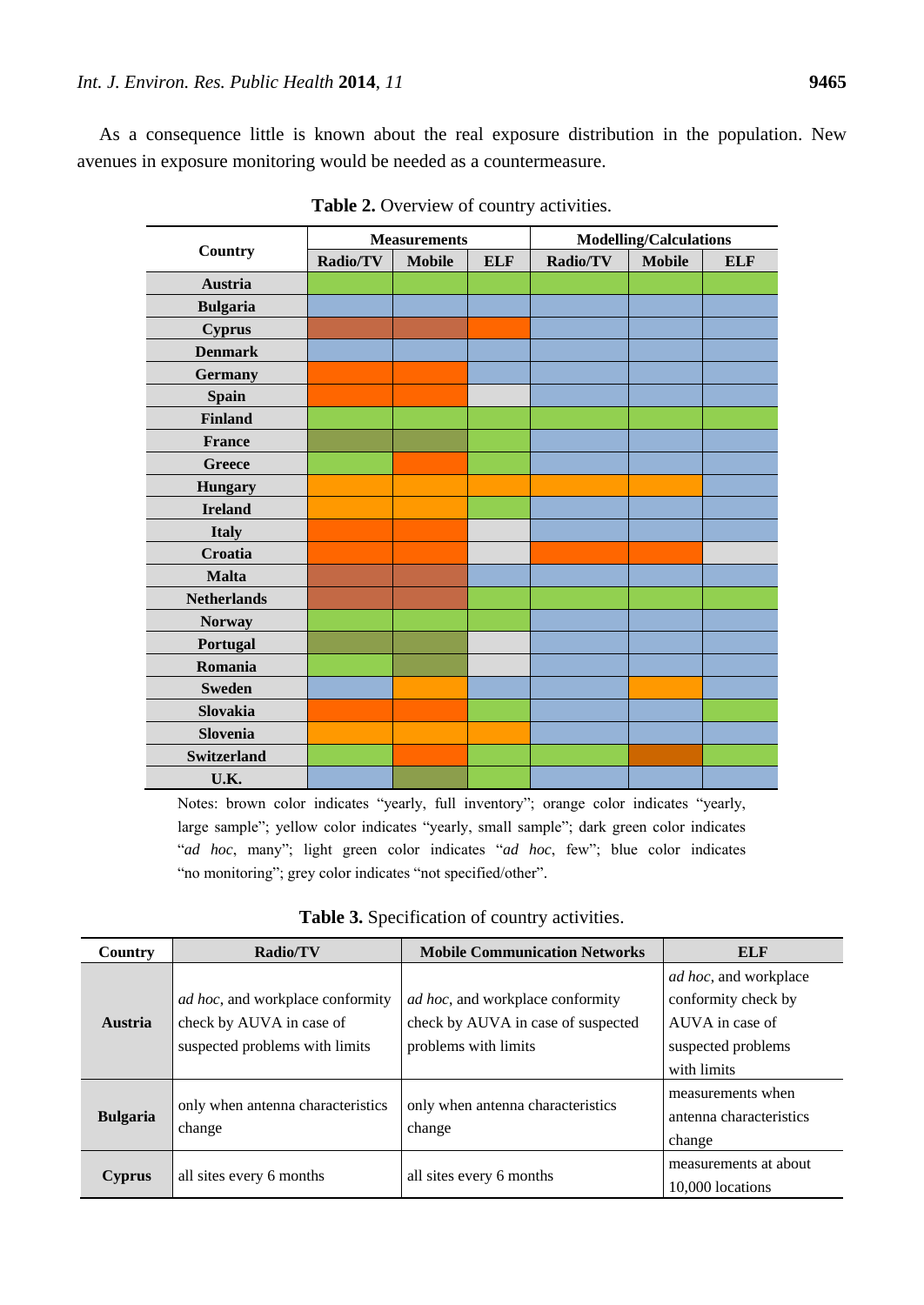| <b>Country</b>     | Radio/TV                                                                                                                                                                                                | <b>Mobile Communication Networks</b>                                                                                                                                                                                                                             | <b>ELF</b>                                                               |
|--------------------|---------------------------------------------------------------------------------------------------------------------------------------------------------------------------------------------------------|------------------------------------------------------------------------------------------------------------------------------------------------------------------------------------------------------------------------------------------------------------------|--------------------------------------------------------------------------|
| <b>Denmark</b>     | no activities whatsoever                                                                                                                                                                                | no activities whatsoever                                                                                                                                                                                                                                         | no activities whatsoever                                                 |
| <b>Germany</b>     | yearly measurements, sample size 2000 (Radio/TV/Mobile) selected by<br>chance, total immission                                                                                                          | no monitoring                                                                                                                                                                                                                                                    |                                                                          |
| <b>Spain</b>       | yearly measurements, sample size 150, various selection criteria,<br>changing sites, total RF immission                                                                                                 | new infrastructure;<br>measurement protocol<br>not specified                                                                                                                                                                                                     |                                                                          |
| <b>Finland</b>     | ad hoc                                                                                                                                                                                                  | ad hoc                                                                                                                                                                                                                                                           | ad hoc                                                                   |
| <b>France</b>      | about 2500 measurements p.a. at hot spots, mostly requested by<br>citizens, mostly mobile basestations. 2007 last synthesis report. No<br>differentiation between broadcasting and mobile communication | <i>ad hoc</i> measurements                                                                                                                                                                                                                                       |                                                                          |
| Greece             | ad hoc                                                                                                                                                                                                  | 20% of all sites selected by chance                                                                                                                                                                                                                              | ad hoc                                                                   |
| <b>Hungary</b>     | sample of 5 installations, yearly<br>measurements and calculations                                                                                                                                      | sample of 60 installations<br>(yearly measurements), 25<br>installations selected for calculations                                                                                                                                                               | sample of 5 sites for<br>yearly measurements                             |
| <b>Ireland</b>     | since 2003, measurements at 900 installations (mainly base stations).<br>At present, roughly 20-30 measurements p.a. Frequency selective peak<br>measurements, no calculations                          | ad hoc                                                                                                                                                                                                                                                           |                                                                          |
| <b>Italy</b>       | yearly measurements (various and variable) at several hundred<br>installations (mainly base stations), broadband measurements, no<br>differentiation between broadcasting and mobile communication      | measurements in Torino<br>$(2006 - 2008)$                                                                                                                                                                                                                        |                                                                          |
| Croatia            | yearly $\pm 10\%$ of all installations<br>(measurements and<br>calculations)                                                                                                                            | yearly $\pm 10\%$ of all installations<br>(measurements and calculations)                                                                                                                                                                                        | not specified                                                            |
| <b>Malta</b>       | yearly, all installations (20)                                                                                                                                                                          | yearly, all installations (500)                                                                                                                                                                                                                                  | not specified                                                            |
| <b>Netherlands</b> | measurements: yearly, all installations, and ad hoc on public request;<br>ad hoc calculations                                                                                                           | ad hoc measurements                                                                                                                                                                                                                                              |                                                                          |
| <b>Norway</b>      | ad hoc                                                                                                                                                                                                  | ad hoc                                                                                                                                                                                                                                                           |                                                                          |
| Portugal           | ad hoc (about 100 measurements p.a., no differentiation between<br>broadcasting and mobile communication                                                                                                | not specified                                                                                                                                                                                                                                                    |                                                                          |
| Romania            | ad hoc on request, about 20 p.a.                                                                                                                                                                        | ad hoc on request, about 100 p.a.                                                                                                                                                                                                                                | not specified                                                            |
| <b>Sweden</b>      | no monitoring                                                                                                                                                                                           | 10 sites permanent measurements,<br>and 5 sites annually selected by<br>chance. Calculations at selected hot<br>spots                                                                                                                                            | no monitoring                                                            |
| Slovakia           | at least all 3 years<br>measurements at all installation<br>sites                                                                                                                                       | at least all 3 years measurements at<br>all installation sites                                                                                                                                                                                                   | ad hoc measurements<br>and calculations                                  |
| Slovenia           | yearly monitoring<br>measurements at a few dozen<br>installations                                                                                                                                       | yearly monitoring measurements at a<br>few dozen installations                                                                                                                                                                                                   | yearly monitoring<br>measurements at a few<br>dozen installations        |
| <b>Switzerland</b> | Calculations and measurements<br>at new installations                                                                                                                                                   | Calculations and measurements at<br>new installations, ad hoc<br>measurements at selected locations,<br>emission monitoring<br>(24 h data for all sites), systematic<br>ambient exposure monitoring in<br>central Switzerland (measurements<br>and calculations) | Calculations and<br>measurements at<br>new installations<br>a few ad hoc |
| <b>UK</b>          | no measurements                                                                                                                                                                                         | ad hoc measurements on request,<br>roughly 50 sites per year                                                                                                                                                                                                     | measurements on request                                                  |

**Table 3.** *Cont.*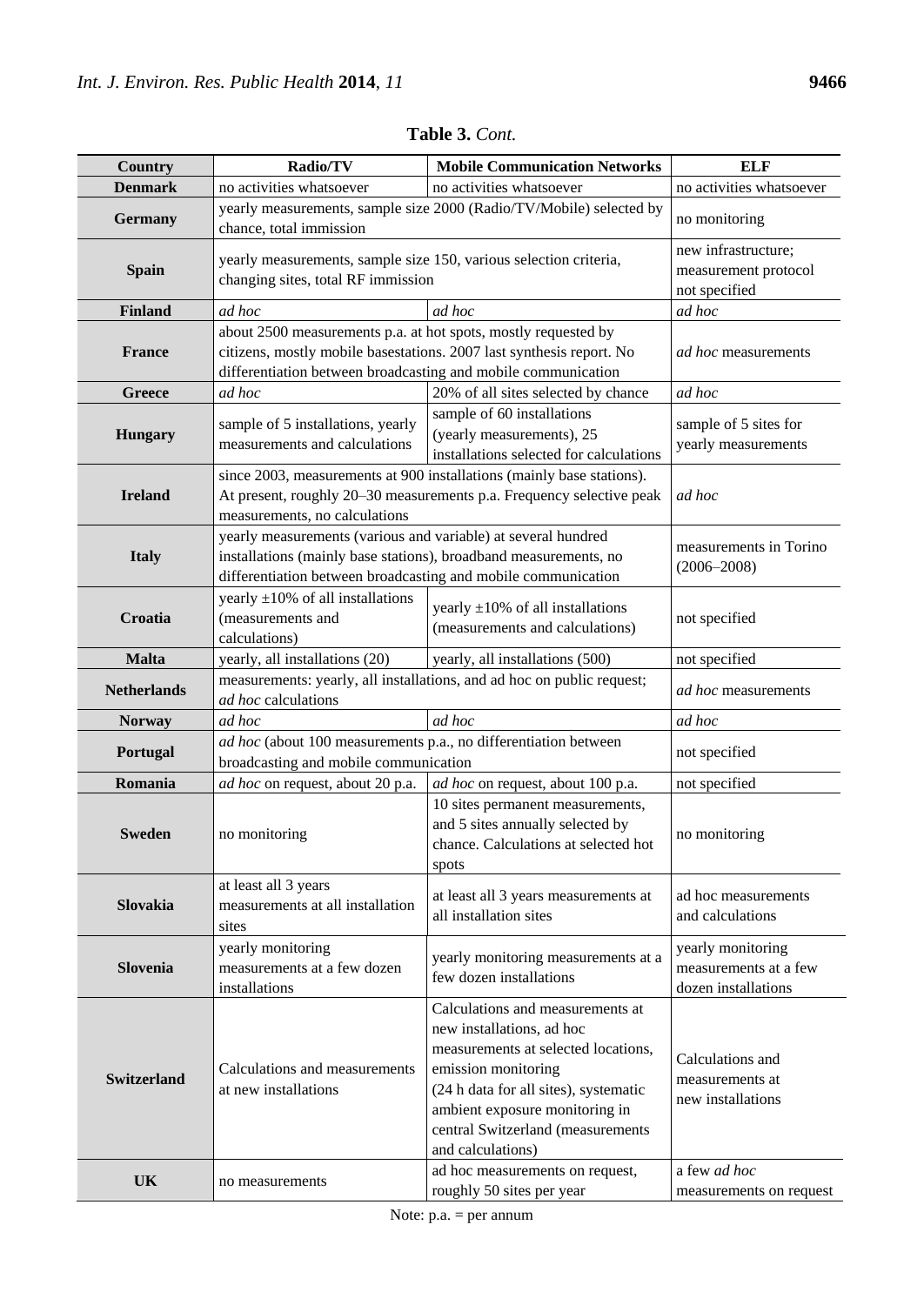#### **4. Moving from Ambient to Personal Exposure Monitoring**

The major current monitoring deficiency concerns personal exposure. Ambient data as well as compliance data do not allow any firm conclusions about levels of personal or population exposure. Reasons therefore are, among others, first: ambient data are not informative for assessing exposure of people when the trajectories of movements are unknown. Second, the resolution of ambient data is often low, especially in the vertical dimension, or very uncertain, for instance regarding absorption and scattering by environmental structures. Third, worst case data from compliance measurements do not inform about the power emitted by close-to-body devices in daily use, e.g. mobile phones and tablets. Personal exposure assessment relating to such devices requires specific equipment and software [18,19] and is still a research challenge.

In the last few years, this deficiency has been addressed in research. Most past studies have focused on personal exposure induced by infrastructures like base stations or high voltage power lines or has considered separately the exposure from infrastructure (e.g., base stations) and those from devices used close to the body (e.g., mobile phones). The real exposure is in fact induced by both sources (in the case of mobile communication: the up- and down-link together, for an example see [20]). Several studies in the radiofrequency (RF) domain have demonstrated that exposure induced by devices used close to the body is clearly higher compared to exposure from far-field sources, *i.e.*, mobile networks, broadcasting or WLAN antennas [19,21-25]. As noted earlier, however, no exposure assessment paradigm for close-to-body sources that meets monitoring requirements is available to date. A key objective of current research is therefore to develop monitoring tools for all types of human exposure.

In the following sub-section we will list and discuss the most common exposure monitoring options, including gaps and limitations regarding personal exposure assessment. We will differentiate between options for ambient, personal and close-to-body monitoring approaches (see Table 4), with latter still lacking any implementable methodology.

| <b>Approach</b>                          | <b>Section</b><br>in the Paper | <b>Exposure</b><br>to Installations | <b>Exposure to</b><br><b>Close-to-Body Devices</b> |
|------------------------------------------|--------------------------------|-------------------------------------|----------------------------------------------------|
| <b>Ambient Exposure Monitoring</b>       |                                |                                     |                                                    |
| <b>Fixed Site Transmitter Modelling</b>  | 4.2                            | Outdoor                             | No                                                 |
| <b>High Spatial Resolution Modelling</b> | 4.3                            | Outdoor, indoor                     | From third parties' devices                        |
| <b>Personal Exposure Monitoring</b>      |                                |                                     |                                                    |
| Representative Sample with Exposimeters  | 4.4                            | Outdoor, indoor                     | From third parties' devices                        |
| Quota Sample with Exposimeters           | 4.4                            | Outdoor, indoor                     | From third parties' devices                        |
| <b>Close-to-body Exposure Monitoring</b> |                                |                                     |                                                    |
| <b>Emission Monioring</b>                | 4.1                            | N <sub>0</sub>                      | From own devices                                   |
| <b>Exposure Measurements</b>             | 4.5                            | N <sub>0</sub>                      | From own devices                                   |

**Table 4.** Exposure monitoring approaches.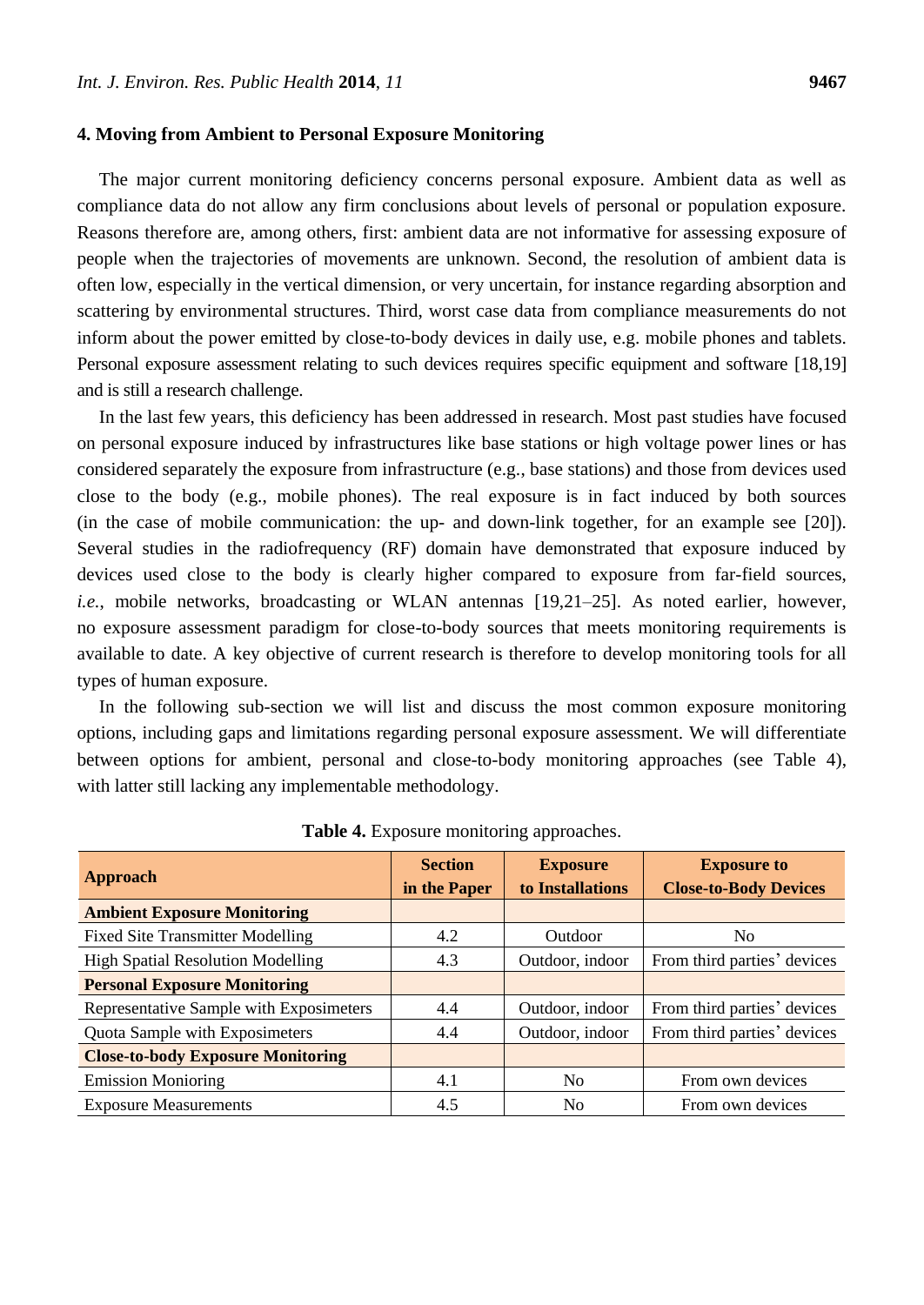#### *4.1. Emission Monitoring*

So far, most emission monitoring has focused on fixed site transmitters such as mobile phone base stations or broadcast transmitters. However, for personal exposure monitoring a better understanding of the emissions from sources close-to body in daily life is needed. Currently, very little is known about the typical output power of mobile phones in a network and even less when being in stand-by mode. Output power in stand-by mode is expected to be heavily affected by many factors such as the type of phone, the configuration of the network, the number of "apps" installed on smart phones, the behavior of the person (travelling, being inside, outside) *etc.* [25]. Without such knowledge, dose estimation cannot be done for real life scenarios.

A main challenge towards this objective is to substitute the current exposure assessment methods for close-to-body sources, based on worst-case scenarios [26,27], with methods and equipment able to quantify levels of daily use [28]. The FP7 EU LEXNET project [29] has started to work to define an exposure index for selected RF exposures that will aggregate the downlink exposure caused by mobile phone base stations, the uplink exposure caused by the devices in communication, the different usage patterns, the category of users, the user posture and device position, the different environments, the different radio access technologies and layers in the network.

Further, the FP7 EU SEAWIND project [30] provided a comprehensive assessment of the incident field exposure of installed wireless local area networks (WLAN or WiFi) or wireless metropolitan area networks (WMAN or WiMAX), body-mounted and body-worn wireless personal area networks (WPAN) and WLAN devices. Using high-resolution anatomically MRI-based surface models that represent a wide spectrum of the human population, the induced fields in the human body will be numerically determined.

#### *4.2. Fixed Site Transmitter Modelling*

By means of propagation models, the spatial distribution of average or peak field strengths, from mainly large infrastructures, is calculated and mapped [31–39]. Radio engineers, for instance, use such software for radio planning purposes. In the radiofrequency domain, simulation software generally calculates ambient electric field strengths. The uncertainty of such calculations depends on the quality of the input data such as the antennae characteristics, building and topographic data. The application of GISMap software in Switzerland, for instance, resulted in a general uncertainty in the order of magnitude of  $\pm 50\%$  (3-4 dB) for total field strength (data derived from short term measurements representative for average daytime conditions [32]). This uncertainty may increase with a focus on single services or with a reduction of average times; it may decrease with longer average times and with averaged validation data (instead of spot measurement data). In a sample of 164 volunteers Spearman rank correlation between mean personal mobile phone base station exposure during one week at all places where people stayed and modeled exposure at home was 0.71 (95%-CI: 0.63 to 0.78) [40]. Similar thinking applies to ELF exposure. However, variability is somewhat less accentuated and the simulated H-field strengths distribution in space is much more robust compared to radiofrequency fields. However, the exposure patterns are very local with significant field strengths ( $>0.4$  µT) in the very close vicinity ( $\pm 200$  m) of power lines only [41].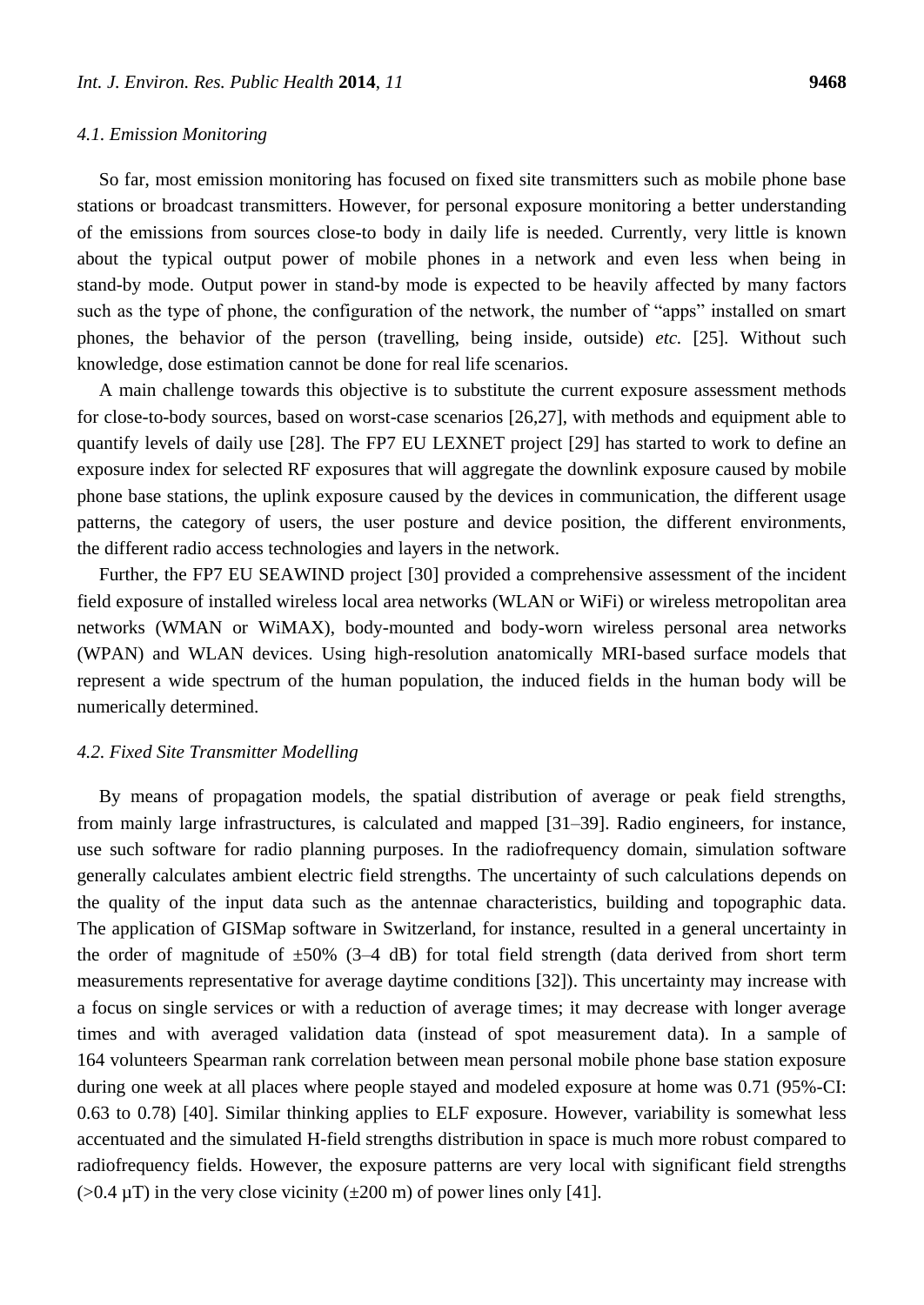#### *4.3. High Spatial Resolution Monitoring*

In ambient measurement campaigns, exposures at defined locations are recorded [34,37,42–46]. The measurement may be a spot, a short-time (from a few hours to a few days), a long-term (several weeks or months), or a periodic measurement (e.g., periodic short-time measurements). Locations for the probes may be selected by random or by systematic sampling. Generally, outdoor locations are selected, however, indoor levels may also be monitored [47–49]. In case of long-term or periodic measurements at different locations, the time-series data allow to identify exposure trends [50]. Depending on the detected frequencies, such data cover selected frequency bands only or the whole spectrum, *i.e.*, they show trends in background radiation.

Recently ambient field levels have been recorded on pre-defined measurement trajectories in selected compartments (microenvironments) using portable measurement [51]. A compartment is defined as a locality which matters in terms of daily human behavior. Examples of compartments are indoor environments like households, workplaces, shopping centers, *etc.*, outdoor environments like inner cities, rural recreational areas, suburbs, villages, *etc.*, and mobile environments like commuting by car, train, bus, or long-distance travelling by car or train.

A campaign may look like this: ten types of compartments (e.g., residential areas, downtown, trains, railway station, shopping centers, *etc.*) will be defined and about 5–10 specific compartments per type will be selected. Measurements will be done on two different measurement trajectories in each compartment. The measurements are performed twice at different time slots and repeated 3–4 times. A time slot may cover 10–30 min. The whole campaign can be scheduled once or repeated several times, e.g., every year, depending on budgetary and statistical requirements.

This monitoring approach allows, first, to identify typical (not: statistically representative) exposure levels in interested compartments, second, to record overall and compartment specific exposure trends, third to construct personal exposure profiles based on lifestyles. A lifestyle can be defined with the help of the number of times a person spends in specific compartments. Personal exposure can then roughly be assessed for such ideal lifestyles. The approach can also be combined with exposure modelling [40,52], although exposure from very small installations that do not need an authorization (e.g., femto cells) can only be included in the measurements but not in the modelling due to lack of input data. Exposure to fields from electric and wireless appliances used by third parties in the vicinity is included. However, exposure to devices worn or carried by persons has to be assessed separately [53] (see also section 4.4).

In statistical terms, data variability strongly depends on the number of measurement series performed. In general, the data does not adequately account for daily variations in field levels but is able to capture long term trends. Weekly variations may be slightly better represented. Because the equipment is handled and the measurements are performed by professional personnel, following a defined protocol, the data is reliable and credible.

Another possibility of ambient exposure monitoring is mobile probing [54]. Measurement equipment is mounted on vehicles, for instance buses, tramways, cabs, rental cars, cars of a business fleet, *etc.* Both measurement locations (with the help of GPS data), and measurement times are logged. This allows covering a larger area and if the data is "thick" enough, it allows mapping ambient exposures over time. However, the approach is not suitable for indoor sources and—depending on the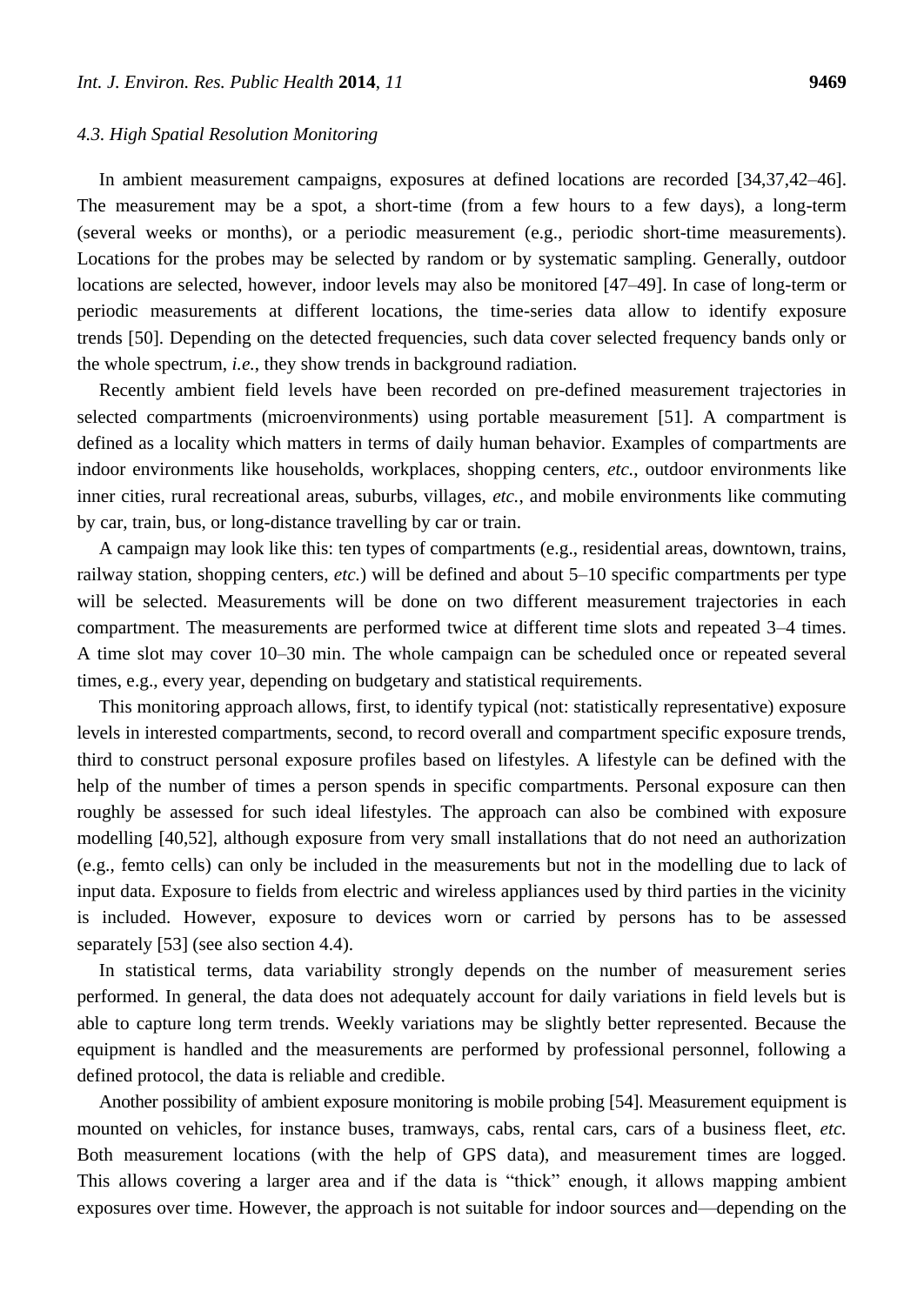vehicles used—limited to locations with high population density (e.g., cities) and/or public transportation coverage. Additionally, the exposure contribution from other people's mobile phones will be underestimated, as the distance to the people will be larger than for a person carrying a mobile device.

#### *4.4. Personal Monitoring*

The most comprehensive personal exposure monitoring approach consists in selecting a representative population sample that records for several days personal exposure with the help of an exposimeter, as in [55,56] and in an exploratory spirit or for feasibility purposes in [57–67]. However, costs for such a campaign are quite high. Representativity of the study sample is difficult to ensure, since such measurements are demanding for the volunteers and participation rate may be low. Thus, selection bias is of concern. An alternative is to select subjects from interested lifestyle groups (quota sampling).

A personal measurement campaign may look like this: Definition of, for instance, six lifestyle groups (young urban employee, older urban employee, young rural employee, older rural employee, older non-employed person, pupil/student). In case of 20 subjects per group and 48-hour measurements during one week, 240 days of data will be recorded. If six measurement devices are available, the campaign can be performed in roughly three to four months. Depending on budgetary and statistical requirements, the sample size could be increased or the measurements could be repeated.

Such data does not allow generalizations to the population at large. Nevertheless, it informs about typical exposure levels and patterns, about exposure differences between lifestyle groups, and about exposure trends. Yet, interpretation of the data is challenging. A diary that logs the activities of the subjects and links this information with the exposure data strongly supports data analysis and interpretation. It allows, for instance, to identify and compare exposures in/between different compartments (microenvironments)—indoor, outdoor, on the move—and for different activities. The latter is especially important for assessing the contribution of exposure from devices used close to the body to overall personal exposure. However, it has to be noted that presently, no methodology exists to readily account for this contribution. Such methodology had to meet, among others, the following challenges associated with the correction of measurement data: (i) accounting for the distance between consumer device (source) and exposimeter, (ii) respecting the variability of this distance due to changes in device handling, (iii) incorporating the shielding effects of the body. It has been suggested that personal distributed exposure meter may be a solution to deal with this problem [68].

The validity of the data is lower compared to measurements in compartments because the equipment is handled by laypersons. Whether the measurement protocols are followed by the subjects cannot be easily verified.

Another issue is the statistical precision. In several studies personal exposure data was analyzed with regard to its statistical characteristics [69–73]. In the QUALIFEX project, for instance, 160 subjects were equipped with a personal exposimeter carried during one week. The estimated uncertainty (expressed as the 95% confidence interval of the estimated mean) for 100 weekly measurements ranged from  $\pm 10\%$  for total exposure, up to  $\pm 50\%$  for some specific frequency bands.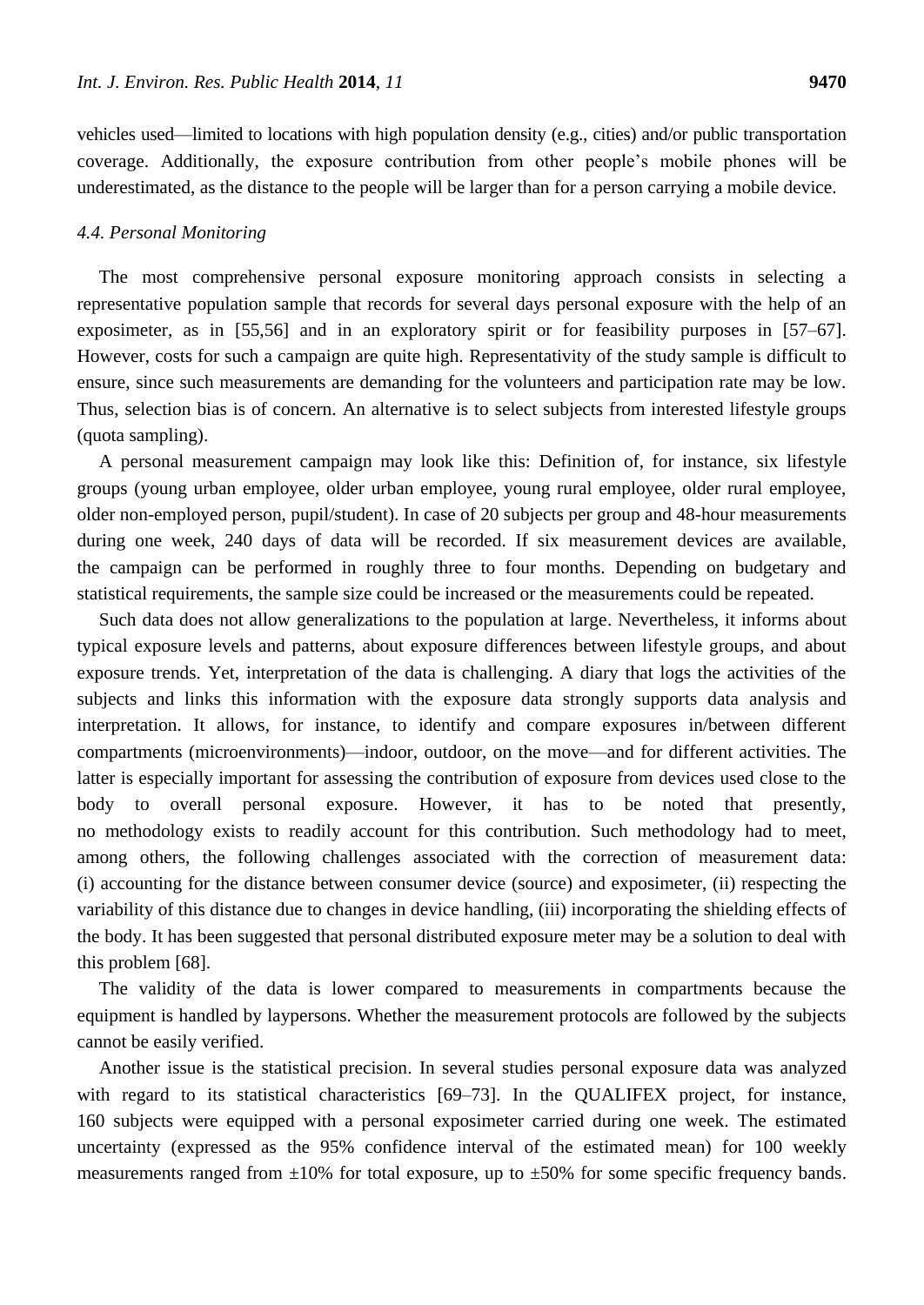The data validity from smaller samples can be increased by longer measurement periods, although the sample size seems to be more crucial than the measurement period.

A future alternative to personal measurements may be crowd sensing, *i.e.*, EMF recording with modified and/or expanded smartphones used by large populations. This approach may become feasible at a later stage when enough experiences with personal exposure meters have been collected [74].

## *4.5. Dose Modelling, Gaps and Open Issues*

To finally model and monitor the EMF dose of the population, the above mentioned components have to be integrated since direct dose monitoring is very difficult to conduct. First, direct dose measurements cannot be performed in the absence of an established biomarker. Second, simulations are subject to significant uncertainties stemming from, among others, complexities of the anatomy of the human body, uncertainties of tissue parameters, arbitrary choices about the modelling framework, computer power constraints, and, probably most important, uncertainties about the exposure source data. In the case of sources used close to the body the uncertainties are even more pronounced because of large variations in the individual device handlings und usage patterns and of the generally huge variety of models and technical characteristics of the devices. All these factors contribute strongly to the dose.

In order to estimate real life doses [28], source modelling and measurement data will be combined with detailed digital human models [75], derived from MRI-scans. In this way not only whole-body doses, but also organ and tissue specific local doses (e.g., mobile phone radiation, exposures by electric household appliances) [26,28,76–78] can be estimated. Depending on the health outcome of interest, different organ or tissue exposures may be relevant. However, this dose modelling is faced with a series of challenges that have not yet been sufficiently investigated and where only limited experiences exist [79]:

- Near-field (close-to-body) sources: exposure from portable consumer goods (mobile phones, DECT phones, Bluetooth and WiFi equipment, to list but devices from the RF domain) represent a major, or even—especially for young people being heavy users of these commodities—the dominant, source of personal exposure [69]. Better knowledge about the emission patterns of these sources is needed as mentioned in section 4.1., and has to be combined with not yet existing data on detailed usage behavior (e.g., duration and posture of use). Potentially, crowd sensing approaches may also be useful for gaining such data.
- Uncertainty assessment: which uncertainty budgets have to be taken into account due to emission variability of the devices, due to the variability in handling devices (frequency, duration and practice), and due to the variability in the location of measurement antennas?
- Measurement accuracy: what is the uncertainty of personal measurement devices, in particular regarding crosstalk between adjacent frequency bands, harmonics, or lack of frequency bands in many current devices [79–84]? Also the impact of body shielding on the measurements has to be considered [85–87]. Recently, an approach using body worn antennas—e.g., integrated into textiles for a distributed personal exposimeter [68]—has been proposed to address this problem.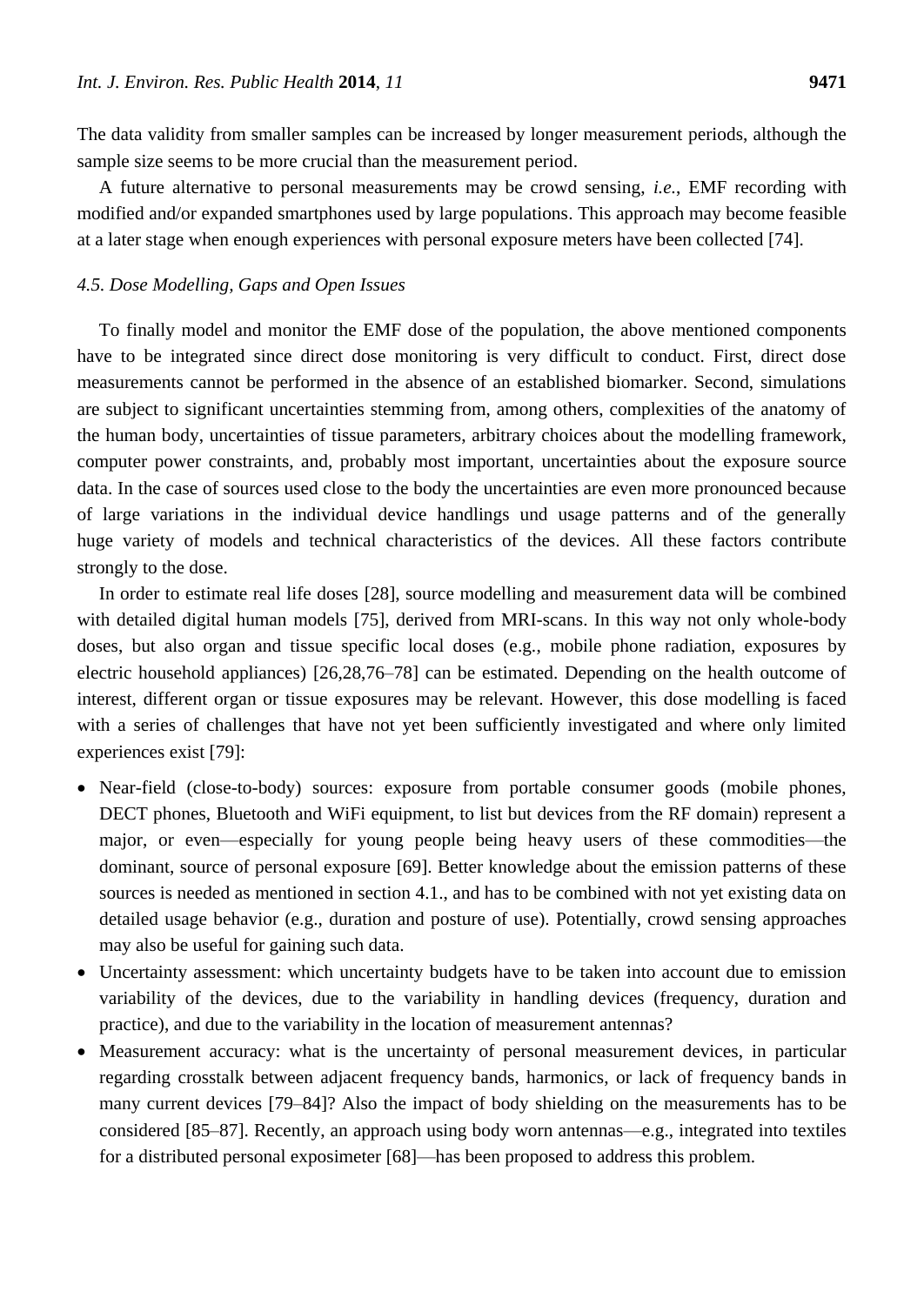- Reference volume: what is a biologically sensible and technically feasible reference volume and what measurement locations (single point, multiple points) have to be selected to realistically cover the defined volume for personal exposure assessment of far-field sources?
- Exposure metrics: no scientifically convincing personal exposure metrics for monitoring purposes have been established so far. The basic quantity metrics inside the body relates to induced biological effects, *i.e.*, nerve stimulation and heating. These well-established biological effects are controlled, for instance, in the ICNIRP guidelines by the basic restrictions [6,7]. However, endpoints relating to potential non-thermal effects require an exposure metric that takes signal forms and strengths into account [88]. Such exposure information collected in the context of monitoring campaigns and/or epidemiological research would have considerable practical relevance. For instance, the explanatory power of future prospective cohort studies strongly depends on an exposure metric comprehensive enough to address several potential health endpoints.

Against the background above, Table 5 summarises the significance and limitations of the three discussed options of personal (population) exposure assessment, *i.e.*, modelling exposure by means of high spatial resolution monitoring, measuring exposure by means of exposimeters in a representative sample, measuring exposure by means of exposimeters in a quota sample. In all three approaches, the assessment of exposure by the (own) use of devices used close to the body still needs to be resolved.

| <b>Approach</b>                                     | <b>Selection Criteria</b>                                 | <b>Significance</b>                                                                                | <b>Limitations</b>                                                                                                                                                   |
|-----------------------------------------------------|-----------------------------------------------------------|----------------------------------------------------------------------------------------------------|----------------------------------------------------------------------------------------------------------------------------------------------------------------------|
| <b>High Spatial</b><br><b>Resolution Monitoring</b> | Different types of<br>compartments<br>(microenvironments) | Quick collection of<br>highly reproducible<br>measurements for a<br>wider range<br>of compartments | Representativiy of the measurements<br>for larger areas, no account for<br>exposure to own use of<br>close-to-body devices                                           |
| <b>Representative Sample</b><br>with Exposimeters   | Random or<br>convenient<br>population sample              | Data for real exposure<br>of population                                                            | Limited reliability of data gathering,<br>no account for exposure to own use<br>of close-to-body devices, very<br>expensive, possible bias in<br>volunteer selection |
| Quota Sample with<br>Exposimeters                   | Life-style groups                                         | Data for real exposure of<br>selected sub-populations<br>(real types)                              | Limited reliability of data gathering,<br>no account for exposure to own use<br>of close-to-body devices,<br>very expensive                                          |

**Table 5.** Options for Personal Exposure Monitoring.

## **5. Conclusions**

As a key challenge for future EMF monitoring we recognize the need to change from ambient to personal exposure assessments and eventually to estimate dose for corresponding monitoring. The drivers behind this need are both technological developments, and increased scientific insights into biological and health related effects of EMF exposures. The RF studies that have been performed previously have mainly considered infrastructure or mobile devices separately and therefore do not provide a clear view of the real personal exposure induced by wireless communication systems.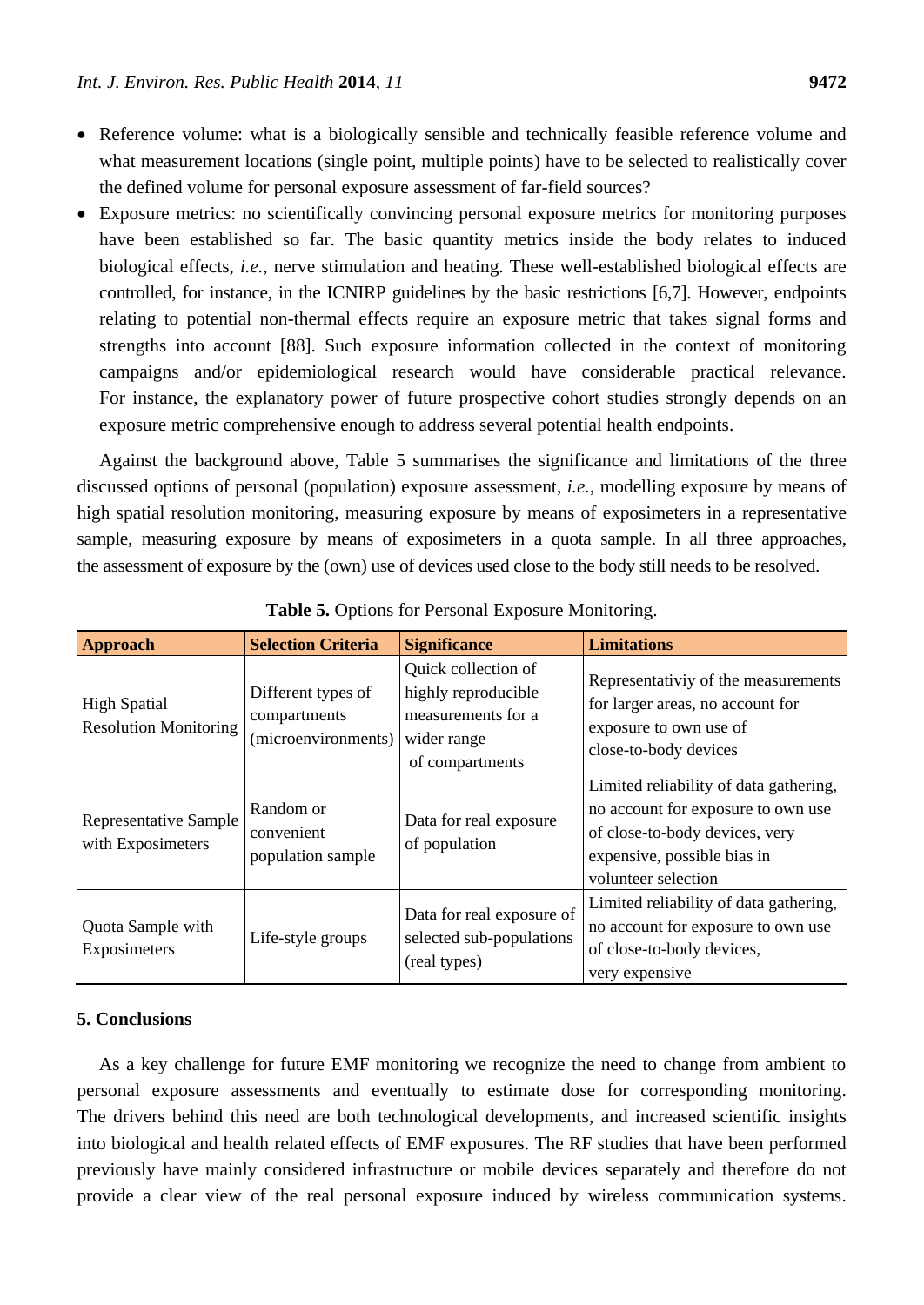Furthermore, it is expected that the complexity of EMF exposures continues to increase. This is underlined by the fact that according to EU [89] the worldwide mobile traffic alone will be 33 times higher by 2030 compared to 2010 figures. To enable such an increase, the future communication networks will involve, to name but two, more powerful provider infrastructures or/and mobile data offloading, *i.e.* the use of complementary small cell technologies like femtocells or WiFi for delivering data originally targeted for 3G/4G networks. In addition, the current technology development in the electricity sector towards smart grids will very likely involve new exposure patterns in the context of smart home technologies and electric vehicles. All these developments will make exposure assessment and monitoring both complex and inevitably necessary.

The complexity of the assessment and monitoring task is also illustrated by the foreseen expansion into the IF and TF bands in the near future. An increasing number of devices and processes employing these frequency domains (household appliances, security devices, telecommunication *etc.*) will be/are already introduced into everyday life. Almost nothing is known about these exposures and potential exposure levels.

We identified as a major challenge in the shift from ambient to personal exposure monitoring the development and implementation of appropriate measurement equipment and methods, and of monitoring campaigns. Current equipment used to assess EMF exposure has a series of deficiencies for estimating the real exposure of a person or the population, and / or to reliably monitor personal exposure. A key deficiency concerns the assessment of exposure from devices used close to the body. The contribution of this exposure to total personal exposure is significant and cannot be neglected.

In light of these shortcomings and in face of the pressing need to monitor personal EMF exposure for both health and policy purposes, we discussed two options for assessing human exposure: first, high resolution measurements of ambient exposure levels in selected compartments (microenvironments) relevant for daily life; second, personal exposure measurements with portable devices. Our suggestions are preliminary and have to be further investigated. Epidemiology is currently the main driver for equipment innovations, and for the paradigm shift from ambient to personal exposure assessment.

Any sustainable exposure policy relies on public support and acceptance. Without such backing, it will face citizen and/or local authority opposition, at least in democratic countries. As the EUROBAROMETER data show, the EMF topic is characterised by general concerns, and partly inappropriate and volatile perceptions. Without robust data about the real exposure of people, policy decisions and legislations are hard to "sell", and science and risk communication is prone to fail. In this view, the development and implementation of a new EMF monitoring paradigm and approach oriented towards personal exposure is a necessary step for both an evidence-based exposure policy and a pro-active communication about human EMF exposure.

## **Acknowledgments**

This paper was partly funded by BAFU, grant 07.0111.PJ/273-0769, and AWEL. We thank the following colleagues for support and input: Alfred Bürgi, Patrizia Frei, Wout Joseph, Sven Kühn, Niels Kuster, Oliver Lauer, Marta Parazzini, Paolo Ravazzani, Joe Wiart.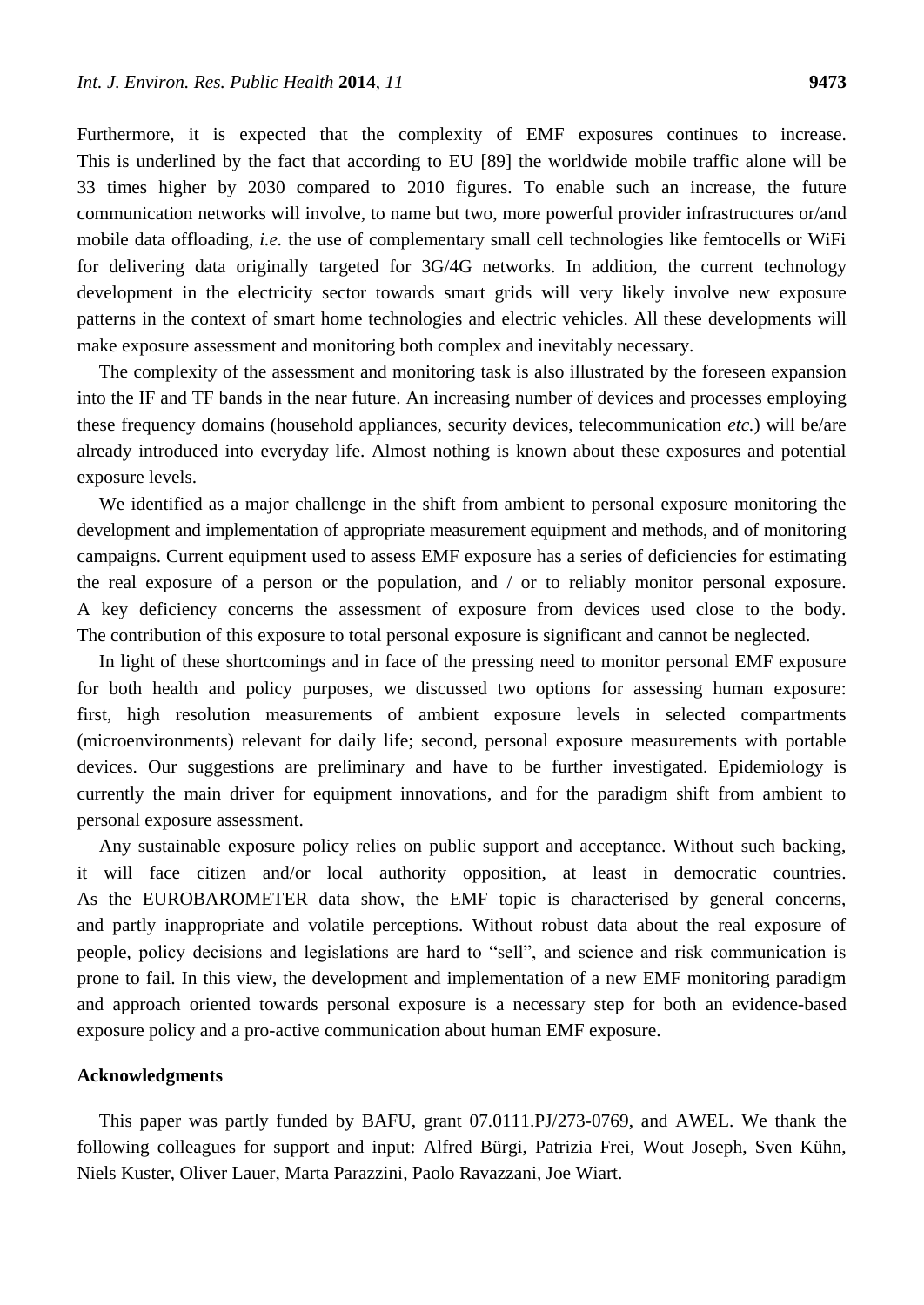## **Author Contributions**

Gregor Dürrenberger prepared the original draft, which was revised by all authors. All authors read and approved the final manuscript.

## **Conflicts of Interest**

The authors declare no conflict of interest. Gregor Dürrenberger is with the Swiss Research Foundation for Electricity and Mobile Communication (FSM), a not-for-profit organization which receives funds from industry. Firewalls guarantee full scientific independence of both funding decisions and researching. Martin Röösli is member of the board, Jürg Fröhlich is member of the FSM scientific committee, and Gregor Dürrenberger, Martin Röösli and Jürg Fröhlich are among FSM grant holders. Jürg Fröhlich is also with the company Fields at Work LLC which develops exposure measurement equipment.

## **References**

- 1. ICNIRP (International Commission on Non-Ionizing Radiation Protection). Statement on EMF-emitting new technologies. *Health Phys.* **2008**, *4*, 376–392.
- 2. SCENHIR (Scientific Committee on Emerging and Newly Identified Health Risks). *Health Effects of Exposure to EMF*; European Commission: Brussels, Belgium, 2009.
- 3. IARC (International Agency for Research on Cancer). *Non-Ionizing Radiation, Part 1: Static and Extremely Low-Frequency (ELF) Electric and Magnetic Fields*; IARC: Lyon, France, 2002.
- 4. IARC (International Agency for Research on Cancer). *Non-Ionizing Radiation, Part 2: Radiofrequency Electromagnetic Fields*; IARC: Lyon, France, 2013.
- 5. Grellier, J.; Ravazzani, P.; Cardis, E. Potential health impacts of residential exposures to extremely low frequency magnetic fields in Europe. *Environ. Int.* **2014**, *62*, 55–63.
- 6. ICNIRP (International Commission on Non-Ionizing Radiation Protection). Guidelines for limiting exposure to time-varying electric, magnetic fields (1 Hz–100 kHz). *Health Phys.* **2010**, *6*, 818–836.
- 7. ICNIRP (International Commission on Non-Ionizing Radiation Protection). Guidelines for limiting exposure to time-varying electric, magnetic, and electromagnetic fields (up to 300 GHz). *Health Phys.* **1998**, *4*, 494–522.
- 8. IEEE/ICES (International Committee on Electromagnetic Safety). *IEEE Standard for Safety Levels with Respect to Human Exposure to Radio Frequency Electromagnetic Fields, 3 kHz to 300 GHz. Standard C95.1–2005*; IEEE: New York, NY, USA, 2006.
- 9. EU (European Union). *Council Recommendation of 12 July 1999 on the Limitation of Exposure of the General Public to Electromagnetic Fields (0 Hz to 300 GHz)*; Offical Journal of the Europen Communities: Brussel, Belgium, 1999.
- 10. EU (European Union). *Directive 1999/5/ of the European Parliament and of the Council of 9 March 1999 on Radio Equipment and Telecommunications Terminal Equipment and the Mutual Recognition of Their Conformity*; Offical Journal of the Europen Communities: Brussel, Belgium, 1999.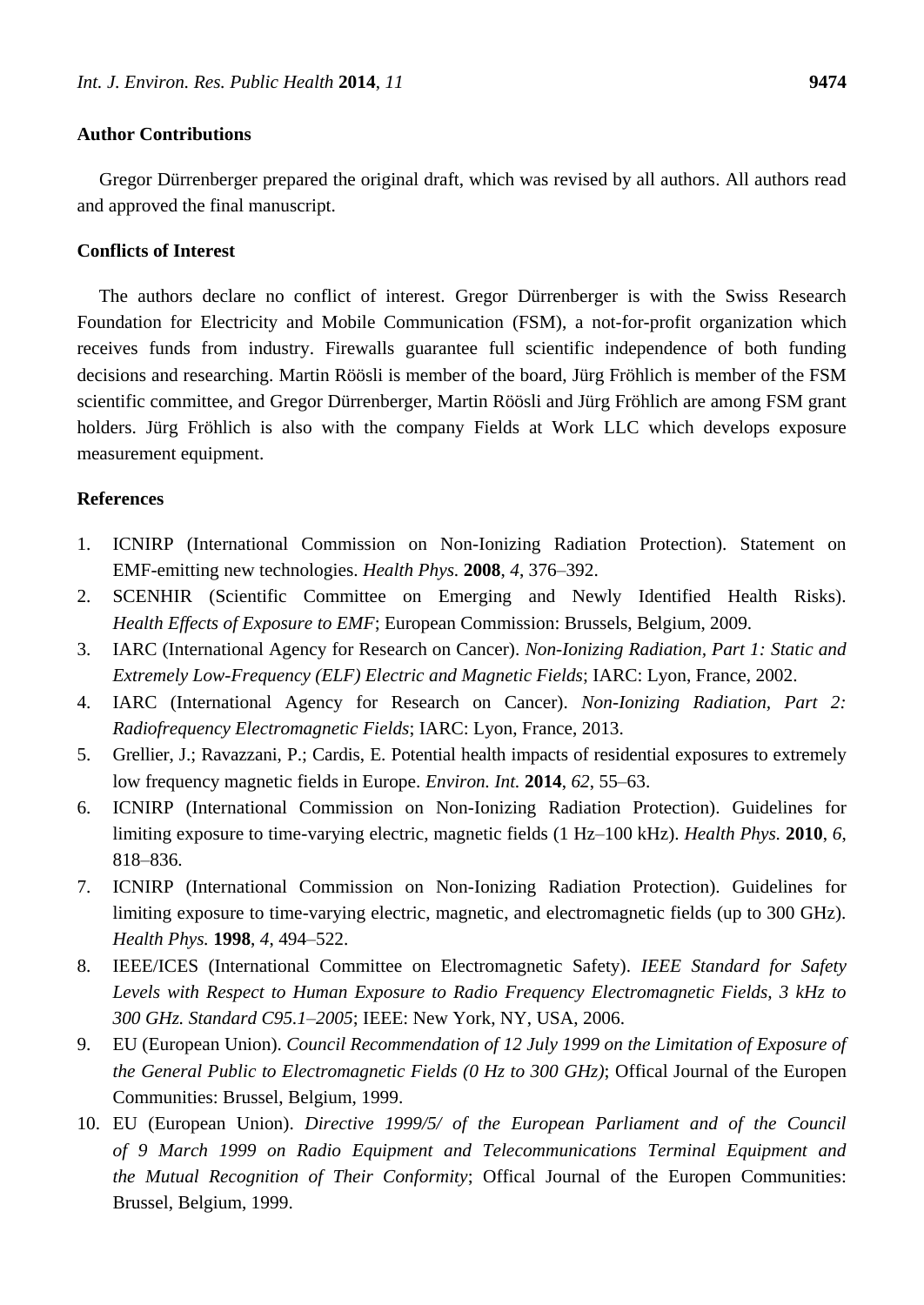- 11. Eurobarometer. *Eurobarometer 347, Wave 73.3, Electromagnetic Fields*; Directorate General for Health and Consumer Affairs: Brussels, Belgium, 2010.
- 12. Dürrenberger, G.; Bürgi, A.; Fröhlich, J.; Kuster, N.; Röösli, M. *NIS-Monitoring Schweiz*; BAFU: Bern, Switzerland, 2012.
- 13. EIS-EMF. *European Information System on Electromagnetic Fields Exposure and Health Impacts*; DG SANCO: Brussels, Belgium, 2005.
- 14. Thuroczy, G.; Gajsek, P.; Samaras, T.; Wiart, J. *Report on the Level of Exposure (Frequency, Patterns and Modulation) in the European Union*; EHFRAN Project: Brussels, Belgium, 2010.
- 15. BIO Intelligence Service. *Revue Internationale de L'organisation et de la Stratégie de Surveillance des Ondes Electromagnétiques*; Bruitparif: Paris, France, 2011. (In French)
- 16. Rowley, J.T.; Joyner, K.H. Comparative international analysis of radioafrequency exposure surveys of mobile communication base stations. *J. Expo. Sci. Environ. Epidemiol.* **2012**, *22*, 304–315.
- 17. Gajsek, P.; Ravazzani, P.; Wiart, J.; Grelier, J.; Samaras, T.; Thuroczy, G. Electromagnetic field (EMF) exposure assessment in Europe—Radio frequency fields (10 MHz–6 GHz). *J. Expo. Sci. Environ. Epidemiol.* **2013**, doi:10.1038/jes.2013.40.
- 18. Gati, A.; Hadjem, A.; Wong, M.F.; Wiart, J. Exposure induced by WCDMA Mobiles Phones in operating networks. *IEEE Trans. Wirel. Commun.* **2009**, *8*, 5723–5727.
- 19. Cardis, E.; Deltour, I.; Mann, S.; Moissonnier, M.; Taki, M.; Varsier, N.; Wake, K.; Wiart, J. Distribution of RF energy emitted by mobile phones in anatomical structures of the brain. *Phys. Med. Biol.* **2008**, *11*, 2771–2783.
- 20. Boursianis, A.; Vanias, P.; Samaras, T. Measurements for assessing the exposure from 3G femtocells. *Radiat. Prot. Dosim.* **2012**, *2*, 158–167.
- 21. Neubauer, G.; Feychting, M.; Hamnerius, Y.; Kheifets, L.; Kuster, N.; Ruiz, I.; Schüz, J.; Uberbacher, R.; Wiart, J.; Röösli, M. Feasibility of future epidemiological studies on possible health effects of mobile phone base stations. *Bioelectromagnetics* **2007**, *3*, 224–230.
- 22. Wiart, J.; Hadje, A.; Varsier, N.; Bloch, I.; Person, C.H.; Gati, A.; Conil, E. Comparative Analysis of the Human Exposure induced by RF Mobile Phones and Base Stations. In Proceedings of the URSI International Symposium on Electromagnetic Theory EMTS, Hiroshima, Japan, 20–24 May 2013.
- 23. Wiart, J.; Dale, C.; Bosisio, A.V.; le Cornec, A. Analysis of the influence of the power control and discontinuous transmission on RF exposure with GSM mobile phones. *IEEE Trans. Electromagn. Compat.* **2000**, *4*, 376–385.
- 24. Mohler, E.; Frei, P.; Aydin, A.; Bürgi, A.; Röösli, M. Personal exposure to high-frequency electromagnetic fields in the region of Basel. An overview of the QUALIFEX study. *Umwelmedizin in Forschung und Praxis* **2009**, *6*, 329–338.
- 25. Urbinello, D.; Röösli, M. Impact of one's own mobile phone in stand-by mode on personal radiofrequency electromagnetic field exposure. *J. Expo. Sci. Environ. Epidemiol.* **2013**, *5*, 545–548.
- 26. Kühn, S.; Lott, U.; Kramer, A.; Kuster, N. Assessment methods for demonstrating compliance with safety limits of wireless devices used in home and office environments. *IEEE Trans. Electromagn. Compat.* **2007**, *3*, 519–525.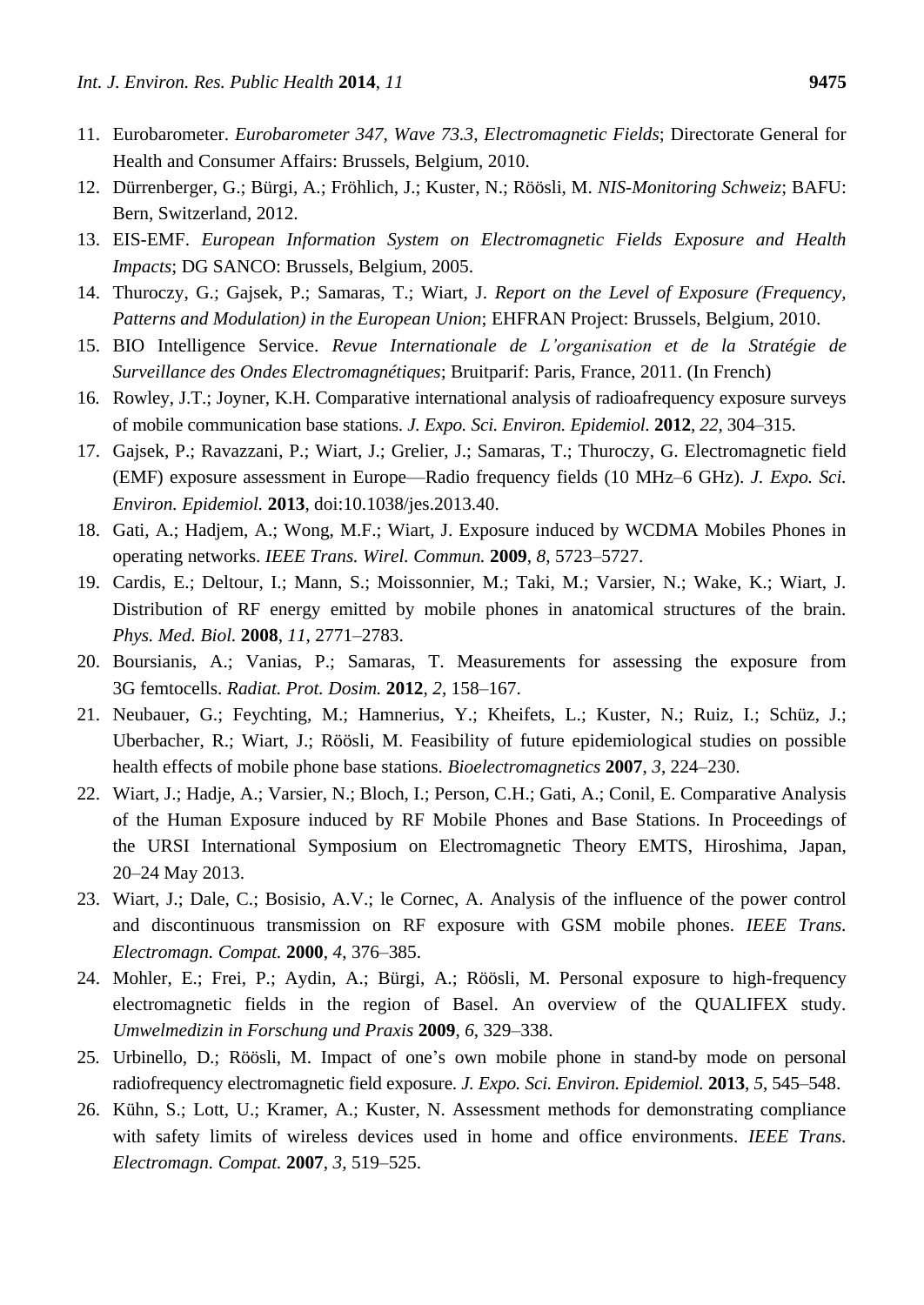- 27. Kühn, S. EMF Risk Assessment: Exposure Assessment and Compliance Testing in Complex Environments. Ph.D. Thesis, Swiss Federal Institute of Technology, Zurich, Switzerland, 29 September 2009.
- 28. Lauer, O.; Frei, P.; Gosselin, M.C.; Joseph, W.; Röösli, M.; Fröhlich, J. Combining near- and far-field exposure for an organ-specific and whole-body RF-EMF proxy for epidemiological research: A reference case. *Bioelectromagnetics* **2013**, *5*, 366–374.
- 29. Low EMF Exposure Networks (LEXNET). Grant Agreement No. 318273. Available online: http://www.lexnet-project.eu (accessed on 16 April 2014).
- 30. Sound Exposure and Risk Assessment of Wireless Network Devices (SEAWIND). Grant Agreement No.244149. Available online: http://seawind-fp7.eu (accessed on 16 April 2014).
- 31. Bürgi, A. *Immissionskataster für Niederfrequente Magnetfelder von Hochspannungsleitungen— Machbarkeits- und Pilotstudie*; BAFU: Bern, Switzerland, 2011. (In German)
- 32. Bürgi, A.; Frei, P.; Theis, G.; Mohler, E.; Braun-Fahrländer, C.; Fröhlich, J.; Neubauer, G.; Egger, M.; Röösli, M. A model for radiofrequency electromagnetic field predictions at outdoor and indoor locations in the context of epidemiological research. *Bioelectromagnetics* **2010**, *3*, 226–236.
- 33. Bürgi, A.; Theis, G.; Siegenthaler, A.; Röösli, M. Exposure modelling of high frequency electromagnetic fields. *J. Expo. Sci. Environ. Epidemiol.* **2008**, *2*, 183–191.
- 34. Bornkessel, C.; Schubert, M.; Wuschek, M.; Schmidt, P. Determination of the general public exposure around GSM and UMTS base stations. *Radiat. Prot. Dosim.* **2007**, *1*, 40–47.
- 35. Beekhuizen, J.; Vermeulen, R.; Kromhout, H.; Bürgi, A.; Huss, A. Geospatial modelling of electromagnetic fields from mobile phone base stations. *Sci. Total Environ.* **2013**, *2*, 202–209.
- 36. Aerts, S.; Deschrijver, D.; Verloock, L.; Dhaene, T.; Martens, L.; Joseph, W. Assessment of outdoor radiofrequency electromagnetic field exposure through hotspot localization using kriging-based sequential sampling. *Environ. Res.* **2013**, *126*, 184–191.
- 37. Aerts, S.; Deschrijver, D.; Joseph, W.; Verloock, L.; Goeminne, F.; Martens, L.; Dhaene, T. Exposure assessment of mobile phone basestation radiation in an outdoor environment using sequential surrogate modeling. *Bioelectromagnetics* **2013**, *4*, 300–311.
- 38. Kim, B.C.; Park, S.O. Evaluation of RF electromagnetic field exposure levels from cellular base stations in Korea. *Bioelectromagnetics* **2010**, *6*, 495–498.
- 39. Joseph, W.; Verloock, L.; Goeminne, F.; Vermeeren, G.; Martens, L. Assessment of RF exposure from emerging wireless technologies in different environments. *Health Phys.* **2012**, *2*, 161–172.
- 40. Frei, P.; Mohler, E.; Bürgi, A.; Fröhlich, J.; Neubauer, G.; Braun-Fahrländer, C.; Röösli, M. Classification of personal exposure to radio frequency electromagnetic fields (RF-EMF) for epidemiological research: Evaluation of different exposure assessment methods. *Environ. Int.* **2010**, *7*, 714–720.
- 41. Huss, A.; Spoerri, A.; Egger, M.; Röösli, M. Residence near power lines and mortality from neurodegenerative diseases: Longitudinal study of the Swiss population. *Amer. J. Epidemiol.* **2009**, *2*, 167–175.
- 42. Henderson, S.I.; Bangay, M.J. Survey of RF exposure levels from mobile telephone base stations in Australia. *Bioelectromagnetics* **2006**, *1*, 73–76.
- 43. Line, P.; Cornelius, W.A.; Bangay, M.J.; Grollo, M. *Levels of Radiofrequency Radiation from GSM Mobile Phone Base Stations*; ARPANSA: Yallambie, Australia, 2000.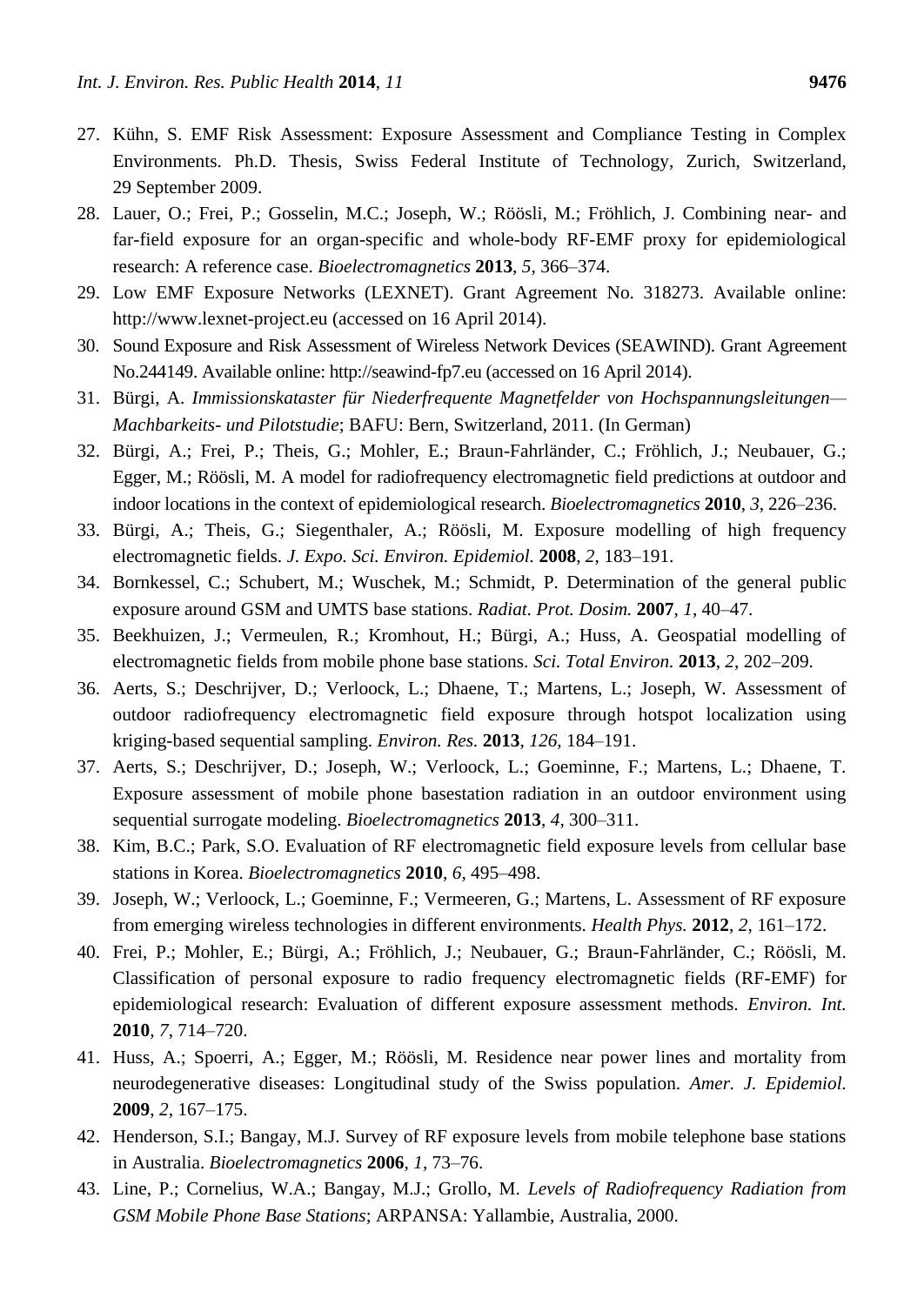- 44. Rufo, M.M.; Paniagua, J.M.; Jimenez, A.; Antol n, A. Exposure to highfrequency electromagnetic fields (100 KHz–2 GHz) in Extremadura (Spain). *Health Phys.* **2011**, *6*, 739–745.
- 45. Troisi, F.; Boumis, M.; Grazioso, P. The Italian national electromagnetic field monitoring network. *Ann. Telecommun.* **2008**, *63*, 97–108.
- 46. Stratmann, M.; Wernu, C. *Exposure of the Swiss Population to 50 Hz Magnetic Fields: PSI Annual Report 1994*; Paul Scherrer Institut: Villigen, Switzerland, 1994.
- 47. Neitzke, H.P.; Osterhoff, J.; Peklo, K.; Voigt, H. Determination of exposure due to mobile phone base stations in an epidemiological study. *Radiat. Prot. Dosim.* **2007**, *1*, 35–39.
- 48. Tomitsch, J.; Dechant, E.; Frank, W. Survey of electromagnetic field exposure in bedrooms of residences in lower Austria. *Bioelectromagnetics* **2010**, *3*, 200–208.
- 49. Röösli, M.; Jenni, D.; Kheifets, L.; Mezei, G. Extremely low frequency magnetic field measurements in buildings with transformer stations in Switzerland. *Sci. Total Environ.* **2011**, *18*, 3364–3369.
- 50. Tomitsch, J.; Dechant, E. Trends in residential exposure to electromagnetic fields from 2006 to 2009*. Radiat. Prot. Dosim.* **2011**, *4*, 384–391.
- 51. Urbinello, D.; Huss, A.; Beekhuizen, J.; Vermeulen, R.; Röösli, M. Use of portable exposure meters for comparing mobile phone base station radiation in different types of areas in the cities of Basel and Amsterdam. *Sci. Total Environ.* **2014**, *468–469*, 1028–1033.
- 52. Frei, P.; Mohler, E.; Bürgi, A.; Fröhlich, J.; Neubauer, G.; Braun-Fahrländer, C.; Röösli, M. A prediction model for personal radio frequency electromagnetic field exposure. *Sci. Total Environ.* **2009**, *1*, 102–108.
- 53. Kelsh, M.A.; Shum, M.; Sheppard, A.R.; Mcneely, M.; Kuster, N.; Lau, E.; Weidling, R.; Fordyce, R.; Kühn, S.; Sulser, C.H. Measured radiofrequency exposure during various mobile-phone use scenarios. *J. Expo. Sci. Environ. Epidemiol.* **2011**, *4*, 343–354.
- 54. Estenberg, J.; Augustsson, T. Extensive frequency selective measurements of radiofrequency fields in outdoor environments performed with a novel mobile monitoring system. *Bioelectromagnetics* **2014**, *35*, 227–230.
- 55. Thomas, S.; Kühnlein, A.; Heinrich, S.; Praml, G.; Nowak, D.; von Kries, R.; Radon, K. Personal exposure to mobile phone frequencies and well-being in adults: A cross-sectional study based on dosimetry. *Bioelectromagnetics* **2008**, *6*, 463–470.
- 56. Thomas, S.; Heinrich, S.; von Kries, R.; Radon, K. Exposure to radio-frequency electromagnetic fields and behavioural problems in Bavarian children and adolescents. *Eur. J. Epidemiol.* **2010**, *2*, 135–141.
- 57. Viel, J.-F.; Clerc, S.; Barrera, C.; Rymzhanova, R.; Moissonnier, M.; Hours, M.; Cardis, E. Residential exposure to radiofrequency fields from mobile-phone base stations, and broadcast transmitters: A population-based survey with personal meter. *Occup. Environ. Med.* **2009**, *8*, 550–556.
- 58. Viel, J.F.; Cardis, E.; Moissonnier, M.; de Seze, R.; Hours, M. Radiofrequency exposure in the French general population: Band, time, location and activity variability. *Environ. Int.* **2009**, *8*, 1150–1154.
- 59. Thuróczy, G.; Molnár, F.; Jánossy, G.; Nagy, N.; Kubinyi, G.; Bakos, J.; Szabó, J. Personal RF exposimetry in urban area. *Ann. Telecommun.* **2008**, *63*, 87–96.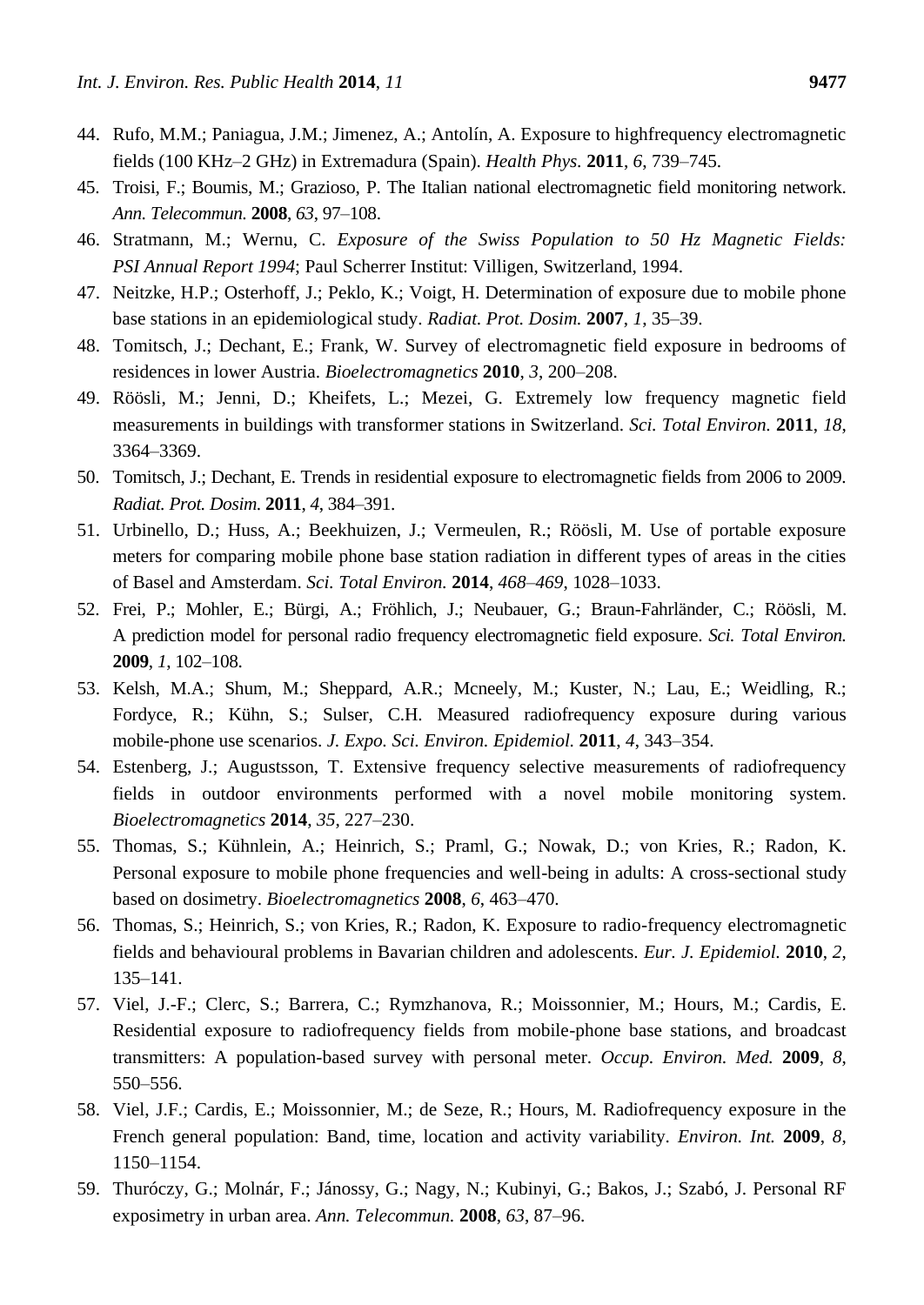- 60. Radon, K.; Spegel, H.; Meyer, N.; Klein, J.; Brix, J.; Wiedenhofer, A.; Eder, H.; Praml, G.; Schulze, A.; Ehrenstein, V.; *et al.* Personal dosimetry of exposure to mobile telephone base stations? An epidemiological feasibility study comparing the Maschek dosimeter prototype and the Antennessa DSP-090 system. *Bioelectromagnetics* **2006**, *1*, 77–81.
- 61. Joseph, W.; Frei, P.; Roösli, M.; Thuróczy, G.; Gajsek, P.; Trcek, T.; Bolte, J.; Vermeeren, G.; Mohler, E.; Juhász, P.; *et al.* Comparison of personal radio frequency electromagnetic field exposure in different urban areas across Europe. *Environ. Res.* **2010**, *7*, 658–663.
- 62. Joseph, W.; Frei, P.; Röösli, M.; Vermeeren, G.; Bolte, J.; Thuróczy, G.; Gajšek, P.; Trček, T.; Mohler, E.; Juhász, P. Between-country comparison of whole-body SAR from personal exposure data in urban areas. *Bioelectromagnetics* **2012**, *8*, 682–694.
- 63. Frei, P.; Mohler, E.; Braun-Fahrländer, C.; Fröhlich, J.; Neubauer, G.; Röösli, M. Cohort study on the effects of everyday life radio frequency electromagnetic field exposure on non-specific symptoms and tinnitus. *Environ. Int.* **2012**, *1*, 29–36.
- 64. Röösli, M.; Frei, P.; Bolte, J.; Neubauer, G.; Cardis, E.; Feychting, M.; Gajsek, P.; Heinrich, S.; Joseph, W.; Mann, S.; *et al.* Conduct of a personal radiofrequency electromagnetic field measurement study: Proposed study protocol. *Environ. Health* **2010**, *9*, doi:10.1186/1476-069X-9-23.
- 65. Bolte, J.; Pruppers, M.; Kramer, J.; van der Zande, G.; Schipper, C.; Fleurke, S. The Dutch exposimeter study: Developing an activity exposure matrix. *Epidemiology* **2008**, *6*, S78–S79.
- 66. Joseph, W.; Vermeeren, G.; Verloock, L.; Heredia, M.; Martens, L. Characterization of personal RF electromagnetic field exposure and actual absorption for the general public. *Health Phys.* **2008**, *3*, 317–330.
- 67. Mann, S.M.; Addison, D.S.; Blackwell, R.P.; Khalid, M. *Personal Dosimetry of RF Radiation— Laboratory and Volunteers Trials of an RF Personal Exposuremeter*; Health Protection Agency, Centre for Radiation, Chemical and Environmental Hazards: Chilton, UK, 2005.
- 68. Thielens, A.; de Clercq, H.; Agneessens, S.; Lecoutere, J.; Verloock, L.; Declercq, F.; Vermeeren, G.; Tanghe, E.; Rogier, H.; Puers, R.; *et al.* Personal distributed exposimeter for radio frequency exposure assessment in real environments. *Bioelectromagnetics* **2013**, *7*, 563–567.
- 69. Röösli, M.; Frei, P.; Mohler, E.; Braun-Fahrländer, C.; Bürgi, A.; Fröhlich, J.; Neubauer, G.; Theis, G.; Egger, M. Statistical analysis of personal radiofrequency electromagnetic field measurements with nondetects. *Bioelectromagnetics* **2008**, *6*, 471–478.
- 70. Frei, P.; Mohler, E.; Neubauer, G.; Theis, G.; Bürgi, A.; Fröhlich, J.; Braun-Fahrländer, C.; Bolte, J.; Egger, M.; Röösli, M. Temporal and spatial variability of personal exposure to radiofrequency electromagnetic fields. *Environ. Res.* **2009**, *6*, 779–785.
- 71. Bolte, J.F.B.; Eikelboom, T. Personal radiofrequency electromagnetic field measurements in the Netherlands: Exposure level and variability for everyday activities, times of day and types or area. *Environ. Int.* **2012**, *48*, 133–142.
- 72. Bolte, J.; van der Zande, G.; Kamer, J. Calibration and uncertainties in personal exposure measurements of radiofrequency electromagnetic fields. *Bioelectromagnetics* **2011**, *8*, 652–663.
- 73. Viel, J.F.; Tiv, M.; Moissonnier, M.; Cardis, E.; Hours, M. Variability of radiofrequency exposure across days of the week: A population-based study. *Environ. Res.* **2011**, *4*, 510–513.
- 74. Knafl, U.; Lehmann, H.; Riederer, M. Electromagnetic field measurements using personal exposimeters. *Bioelectromagnetics* **2008**, *2*, 160–162.